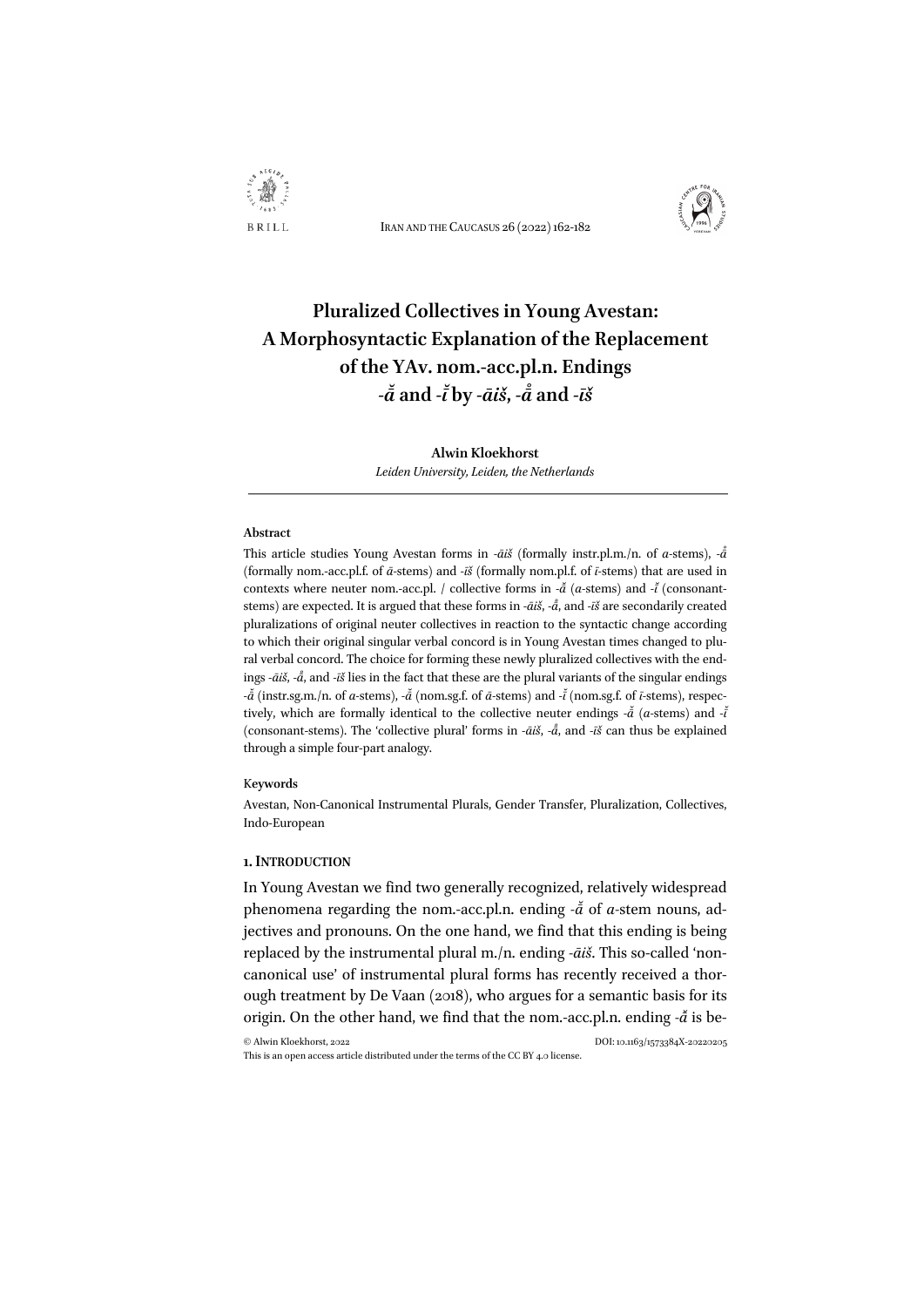ing replaced by the feminine nom.-acc.pl. *ā-*stem ending *-ā* , which is often *̊* regarded as the result of a gender transition of the word in question. This phenomenon has recently been extensively treated by Hock (2014), who, too, assumes a semantic basis for explaining its distributional peculiarities.

As far as I am aware, the two types of replacements have always been regarded as two distinct phenomena that are unrelated to each other. In the present article I will argue, however, that they in fact can be explained as two parallel morphological reactions to a single syntactic change that took place within the Young Avestan period. Moreover, I will argue that a third enigmatic YAv. ending, *-īš* as found in *nāmə̄nīš* 'names' and *asaon ̣̌ īš* 'righteous (ones)', is in fact a replacement of the nom.-acc.pl.n. consonant-stem ending *-ī* and may be explained along similar lines.

#### **2A.NON-CANONICAL INSTRUMENTAL PLURALS: THE PROBLEM**

As mentioned above, in a recent article, Michiel de Vaan offers a thorough treatment of the fact that in Young Avestan we occasionally find instrumental plural forms in contexts where we normally would expect the usage of a nominative or accusative plural case (De Vaan 2018). Compare, for instance, Ny 1.1 namasa tē ahura mazda drīšcit parō anijāiš dāman 'Homage to you, O Ahura Mazda, even three times before other creatures' (De Vaan 2018: 22), where instr.pl.m./n. *aniiāiš* 'other' is adnominal to acc.pl.n. *dāmąn* 'creatures' instead of an expected acc.pl.n. form \**aniia*. Although this so-called non-canonical use of instrumental plurals is wellknown and relatively often discussed,<sup>1</sup> "there appears to be no agreement on the explanation of the phenomenon or even the exact delimitation of the text passages showing it" (De Vaan 2018: 21).

One aspect that had been noted before, and which is confirmed by De Vaan (2018: 31), is that this non-canonical use of the instrumental case is only attested for *neuter* nominative-accusative plural forms. This raises the following four questions:

- 1. Why is this phenomenon only found with neuters?
- 2. Why is it only found in the plural?

<sup>&</sup>lt;sup>1</sup> E.g., Seiler 1960: 142-66; Oettinger 1986; Pirart 2000; cf. De Vaan 2018: 21 for other references.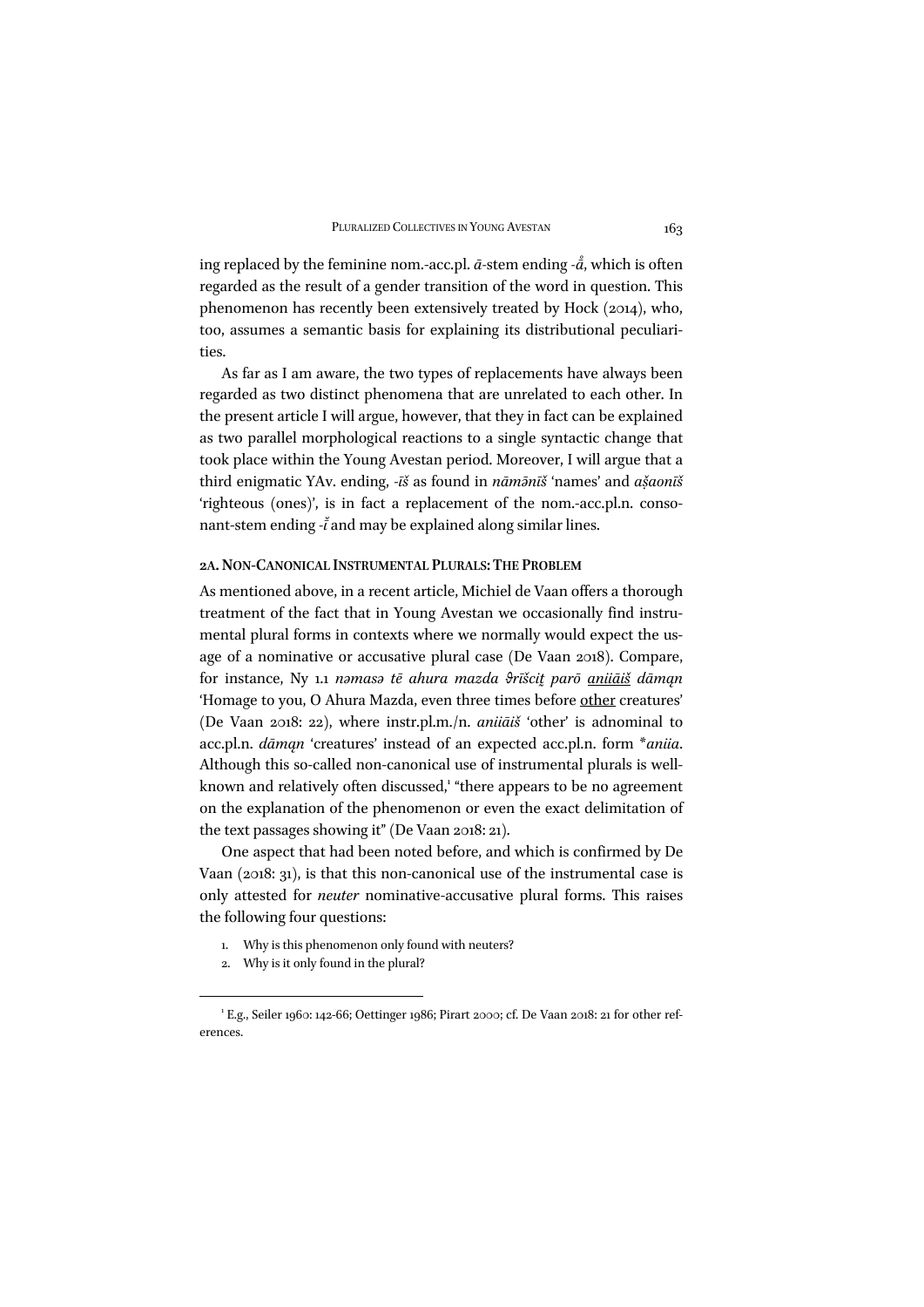- 3. Why is it found with both the nominative and the accusative case?
- 4. Why has the instrumental case been chosen as a replacement of these nom. acc.pl.n. forms?

One can only agree with De Vaan that any solution to the rise of these non-canonical instrumental plurals should be able to answer all these questions.

#### **2B.DE VAAN'S PROPOSAL FOR A SEMANTIC ORIGIN**

According to De Vaan, the non-canonical use of the instrumental plural case has a semantic origin. He notices that for the majority of contexts in which this case replaces an expected accusative case, we are dealing with prepositional phrases expressing 'extension', 'limitation', or 'respect', and with direct objects with a reduced grade of affectedness. Noting that "[t]he instrumental defines means, measure, and duration as expressions of a trajectory, whereas the accusative, when it is not used to indicate a prototypical direct object, defines the extent to which an action partially affects an entity", he concludes that "[w]hen expressing extent and limitation, therefore, the instrumental and accusative are semantically very close" (2018: 34). The contexts in which the instrumental case replaces an expected nominative case "all concern intransitive verbs, in which the logical subject is by definition not agentive" (2018: 34). Although De Vaan does not make this explicit, his line of reasoning seems to be that the nonagentivity of these subjects is semantically close to the reduced grade of affectedness of the non-canonically used instrumentals instead of accusatives, and that therefore these nominatives could be replaced by instrumentals as well.

According to De Vaan, this semantic analysis helps to understand why the usage of the non-canonical instrumental is restricted to neuters and plurals. The correlation with neuter gender is explained by the idea that "[t]he instrumental is more typically used to convey partial affectedness with inanimate nouns (means, trajectory, circumstance)", whereas in animate nouns it "is preferably used for comitatives". And the correlation with the plural is explained by stating that this number "is by nature less definite and therefore more liable to express partial affectedness than the singular" (2018: 34).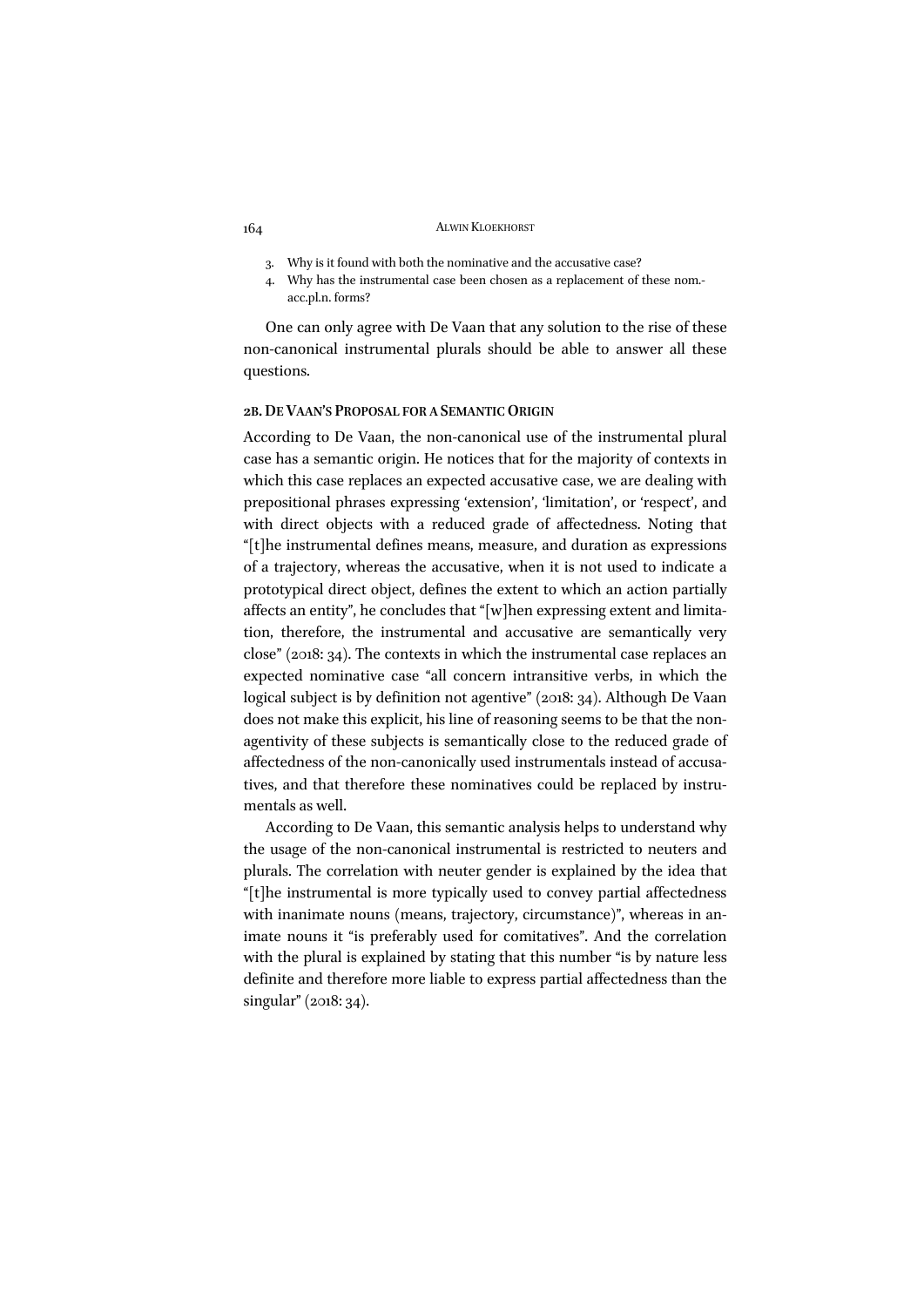De Vaan (ibid.) concludes his semantic analysis by claiming that "the difference between unattested *taraδātō* \**aniia dāmąn* [with nom. acc.pl.n. *aniia*, AK] and attested *taraδātō aniiāiš dāmąn* [with instr.pl.n. *aniiāiš*, AK] may have corresponded to the difference between 'who is superior to all other creatures' and 'who is superior to some/many of the other creatures'".

#### **2C. PROBLEMATIC ASPECTS OF DE VAAN'S SEMANTIC APPROACH**

Although De Vaan's analysis of all relevant passages is admirably thorough, I have doubts whether his semantically driven scenario for the rise of the non-canonical use of instrumental plurals can explain all aspects that need to be explained. For instance, although it may be true that the plural number is "more liable to express partial affectedness than the singular" (De Vaan 2018: 34), does this really explain why non-canonical instrumentals are never found in singular forms? Another problem regards examples like *taraδātō aniiāiš dāmąn* 'who is superior to the other creatures' (passim in YAv.): if the choice for the instr.pl. adjectival form *aniiāiš* is really semantically driven, why would its head noun *dāmąn* 'creatures' not be in instr.pl. either, i.e., *dāmǝ̄bīš*? Moreover, is it really convincing to assume that the epithet *taraδātō aniiāiš dāmąn*, which in e.g., Yašt 2.1 is used to describe the supreme deity Ahura Mazda himself, would have the meaning 'who is superior to some/many of the other creatures' instead of 'who is superior to all other creatures'? In the following, I will therefore argue for a different mechanism to explain the rise of non-canonical instrumental plurals in Young Avestan, namely one that is based on a morphosyntactic scenario.

#### **2D. FORMAL CONSIDERATIONS**

An interesting observation made by De Vaan is that the non-canonical instr.pl. is most clearly found in several pronouns and pronominal adjectives (*aniia-* 'other', *ya-* (rel. pron.), *ka-* (interrog.pron.), *vīspa-* 'all', *xv a-* 'his/her/their own'), as well as in some non-pronominal adjectives (*aδairi.zǝma-* 'under the earth', *upairi.zǝma-* 'on the earth', *spǝṇtō.dāta-* 'made by the beneficial one', *sraēšta-* 'most beautiful', *srīra-* 'beautiful'). As De Vaan rightly states, the data point to "attributive function as the more original one of the non-canonically used instrumentals, and subject func-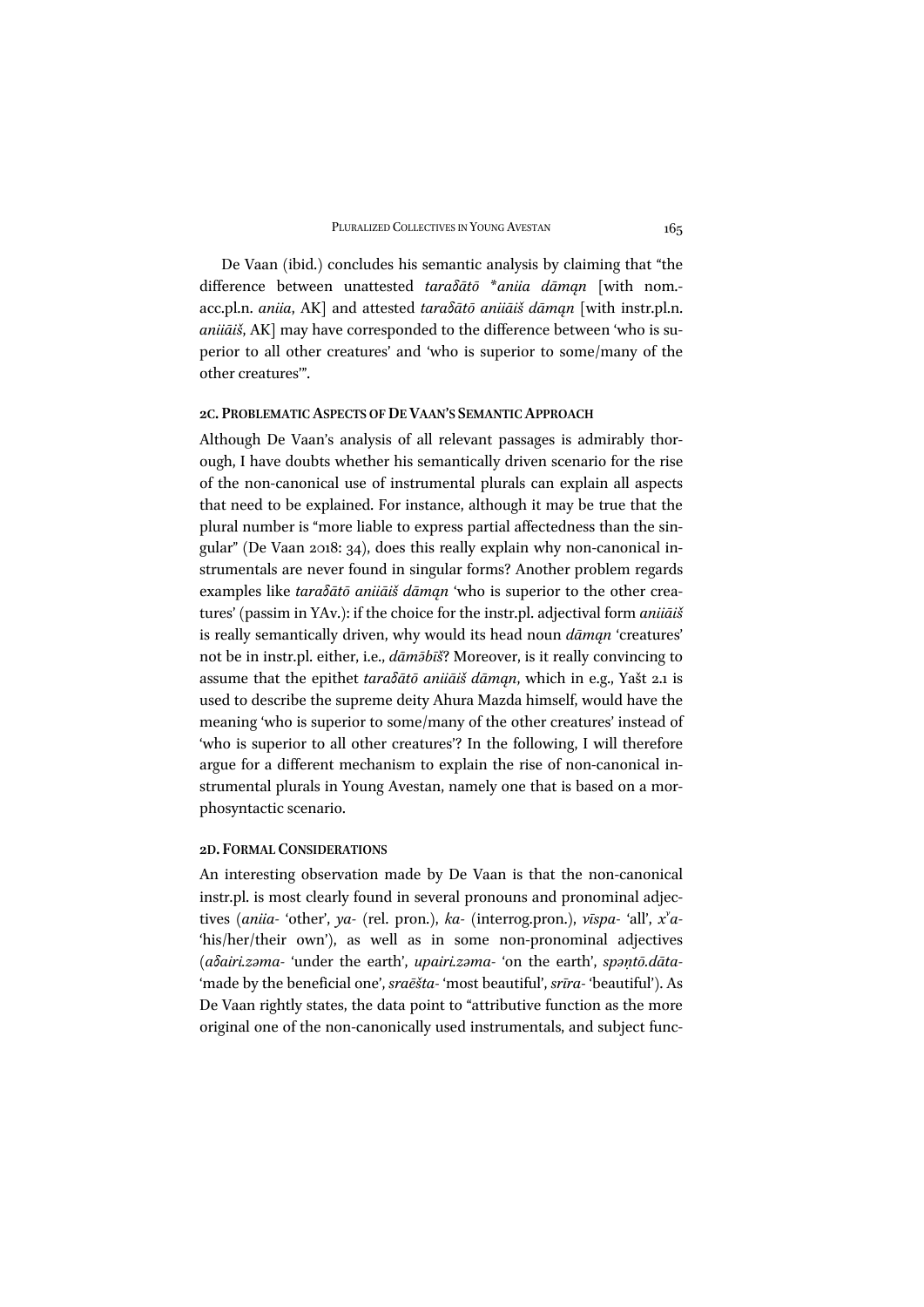tion is rare" (2018: 21). Although De Vaan regards this distribution as a semantic one, also on a morphological level this distribution is interesting. *All* pronouns and adjectives where we find non-canonical instrumental plurals inflect according to the *a-*stem inflection. This means that in all these cases we are dealing with a single formal replacement, namely that of the nom.-acc.pl.n. ending *-ā ̆*(e.g. *aniia* 'other', *yā* 'which', etc.) by the instr.pl.m./n. ending *-āiš* (*aniiāiš*, *yāiš*, etc.). Another morphologically interesting phenomenon that all these pronouns and adjectives share is that their nom.-acc.pl.n. forms in - $\tilde{a}$  are formally identical to their corresponding instrumental *singular* forms, which end in  $-\tilde{a}$ , as well (e.g. instr.sg. m./n. \**aniia*; instr.sg.m./n. *yā*, etc.): see the following table for a complete overview (unattested forms with an asterisk; "≈" means 'which is formally identical to').

| instr.pl.m./n.     |          | nom.-acc.pl.n.        |           | $instr.sg.m./n$ .       |                              |
|--------------------|----------|-----------------------|-----------|-------------------------|------------------------------|
| aniiāiš            | replaces | aniia                 | $\approx$ | *aniia                  | 'other'                      |
| yāiš               | replaces | νā                    | $\approx$ | νa                      | (rel.pron.)                  |
| kāiš               | replaces | kā                    | $\approx$ | kā (also kana)          | (interrog.pron.)             |
| vīspāiš            | replaces | vīspa                 | $\approx$ | $*_{\nu \bar{t} s p a}$ | ʻall'                        |
| x <sup>v</sup> āiš | replaces | * $x^{\nu}a$          | $\approx$ | х <sup>v</sup> ā        | 'his own'                    |
| aδairi.zəmāiš      | replaces | $\mathbf{r}$<br>.zəma | $\approx$ | ∗<br>ʻ.zəma             | 'under the earth'            |
| upairi.zəmāiš      | replaces | $*_{zəma}$            | $\approx$ | $*zəma$                 | 'on the earth'               |
| spantō.dātāiš      | replaces | *.dāta                | $\approx$ | *.dāta                  | 'made by the beneficial one' |
| sraēštāiš          | replaces | *sraēšta              | $\approx$ | sraēšta                 | 'most beautiful'             |
| srīrāiš            | replaces | srīra                 | $\approx$ | srīra                   | 'beautiful'                  |

To my mind, this peculiar fact can hardly be coincidental. In fact, I think that any solution to the rise of the non-canonical use of instrumental plurals should take this formal identity between the nom.-acc.pl.n. and instr.sg.m./n. forms in these lexemes into account. I therefore want to propose a scenario that does precisely that.

#### **2E.A MORPHOSYNTACTIC SCENARIO**

We may assume that at a certain point in the prehistory of Young Avestan, the nom.-acc.pl.n. and instr.sg.m./n. forms of the *a-*stem pronouns and adjectives mentioned above, which were formally identical to each other (for instance, nom.-acc.pl.n. *yā* 'which (ones)' and instr.sg.m./n. *yā* 'by whom, by which'), were also paradigmatically viewed as a single form, which just happened to have two meanings. At first sight, this may seem odd, however: why would a *plural* form paradigmatically fuse with a *sin-*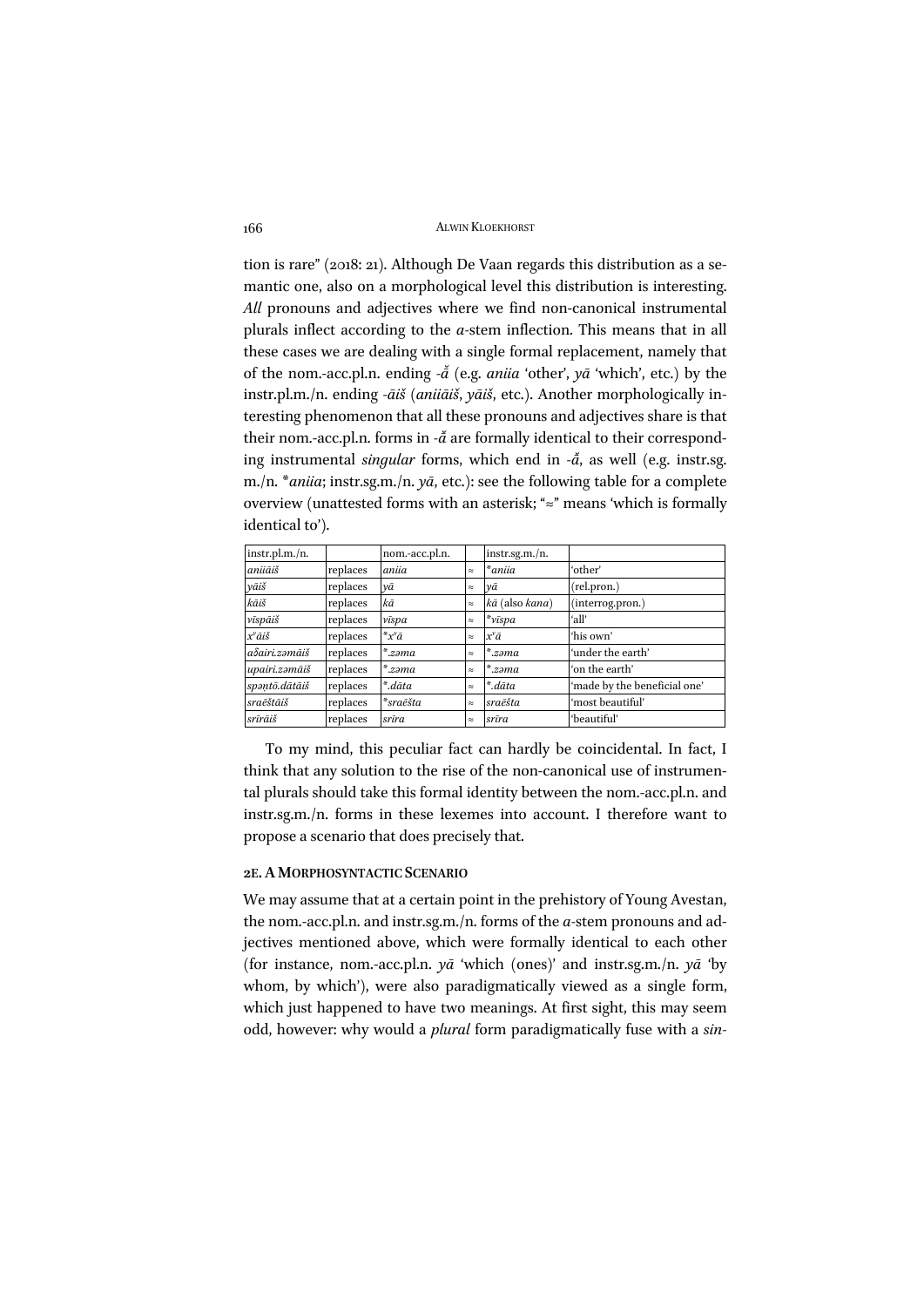*gular* form? To my mind, the answer could be that at this moment in time the form that we traditionally call the nominative-accusative of the neuter *plural* in fact functioned as a *singular* noun: when this form is the subject of a sentence, it shows concord with a *singular* verb form, e.g.  $sax^{\nu}ar\bar{\nu}$  ... *yā.zī vāuuərəzōi* [3sg.] ... *yācā varəšaitē* [3sg.] 'the verses that have been produced and that will be produced' (GAv.; Y 29.4). This specific concord, which can also be found in other ancient Indo-European languages like Greek and Hittite, has been interpreted by some scholars as indicating that the category that is usually called neuter plural in fact was of a different number, which is sometimes called 'collective' or 'comprehensive' (e.g., Eichner 1985). Although semantically this 'collective' number denoted a notion that could imply plurality, when it comes to verbal concord, it behaved as a singular. It is for this reason that the homonymy between e.g. nom.-acc.'coll.'n. *yā* and instr.sg.m./n. *yā* may have caused these two forms to be paradigmatically viewed as a single form.

Interestingly, in Avestan, the verbal concord of 'collectives' is changing over time. In Gāthā Avestan all nom.-acc.pl.n. forms (= 'collectives') show singular verbal concord, but this is no longer an absolute rule in the Young Avestan corpus: besides some passages where we still find the original situation (e.g. *vərəziiātąm*[3sg.]*=ca iδa vohu vāstriia* 'and let good pastures be produced here!', Vr 15.1), we also find many examples of nom. acc.pl.n. forms that show *plural* verbal concord (e.g. *kuua tā dāϑra bauuainti* [3pl.] 'where <u>will</u> the gifts <u>be</u>?', Vd 19.27). In other words, within the Young Avestan period the 'collective', which originally grammatically functioned as a singular (i.e., caused singular verbal concord), was on the basis of its semantics reinterpreted as a real plural, and therefore was assigned plural verbal concord.

To my mind, it is exactly this shift from singular to plural verbal concord for collectives that explains the rise of non-canonical instrumentals. If it is indeed true that originally a form like *yā* was regarded as a single form that had both nom.-acc.'coll'.n. and instr.sg.m./n. meaning, its corresponding plural form was *yāiš*, the instr.**pl**.m./n. form. So, when the collective as a category became grammatically 'pluralized', the forms in - $\check{a}$ , for which a formal plural in *-āiš* was available, occasionally started to be replaced by this latter, specifically plural, form. For instance, nom. acc.'coll.'n. *yā* was thus replaced by the plural form *yāiš*, which now func-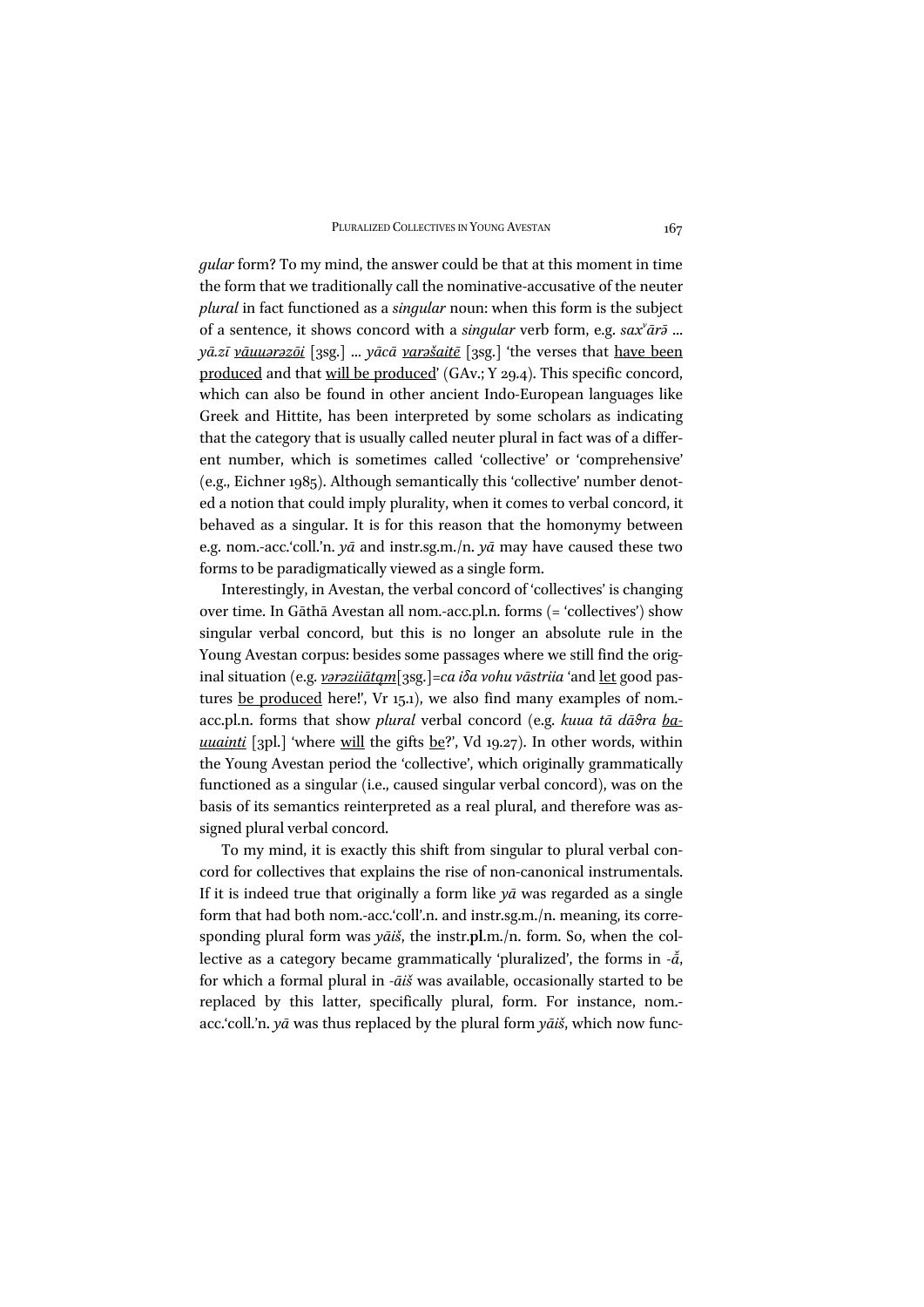tioned as the specifically nom.-acc.'coll.' *plural* neuter form. In this way, such forms should not be interpreted as "non-canonical instrumental plurals", but rather as newly made 'collective plurals', according to the following four-part analogy:

| instr.sg.m./n. $-\tilde{a}$                      | : instr.pl.m./n. $-\bar{a}i\dot{s}$  |
|--------------------------------------------------|--------------------------------------|
| coll. with singular verbal concord - $\check{a}$ | : coll. with plural verbal concord X |
|                                                  |                                      |

in which X was solved as *-āiš*.

## **2F.ADVANTAGES OF THIS SCENARIO**

Above, we have seen that there were four questions that one could ask regarding the peculiarities of the so-called non-canonical use of instrumentals:

- 1. Why is this phenomenon only found with neuters?
- 2. Why is it only found in the plural?
- 3. Why is it found with both the nominative and the accusative case?
- 4. Why has the instrumental case been chosen as a replacement of these nom./acc.pl.n. forms?

On the basis of De Vaan's collection of data, a fifth question may now be added:

5. Why is it only found in *a-*stems?

What speaks in favor of my scenario is that it at once answers all these questions. Its crucial basis is that in these *a-*stem words (answer to question 5) the nom.-acc. form (answer to question 3) of the collective/plural (answer to question 2) of neuter gender words (answer to question 1) was formally identical to the singular of the instrumental (answer to question 4).

Moreover, my scenario explains why in a phrase like *taraδātō aniiāiš dāmąn* 'superior to the other creatures' (passim in YAv.) only *aniiāiš* 'other' shows the instrumental plural form, whereas *dāmąn* 'creatures' shows the nom.-acc.pl.n. form. Only in the *a-*stem adjective *aniia-* 'other', a homonymy between nom.-acc.pl.n. (*aniia*) and instr.sg.m./n. (\**aniia*) existed, which triggered the replacement of nom.-acc.pl.n. *aniia* by the instr.pl. form *aniiāiš*, whereas in the paradigm of the consonant stem *dāman-* 'creature' there was no such homonymy (nom.-acc.pl.n. *dāmąn* is formally distinct from instr.sg. \**dāmna*).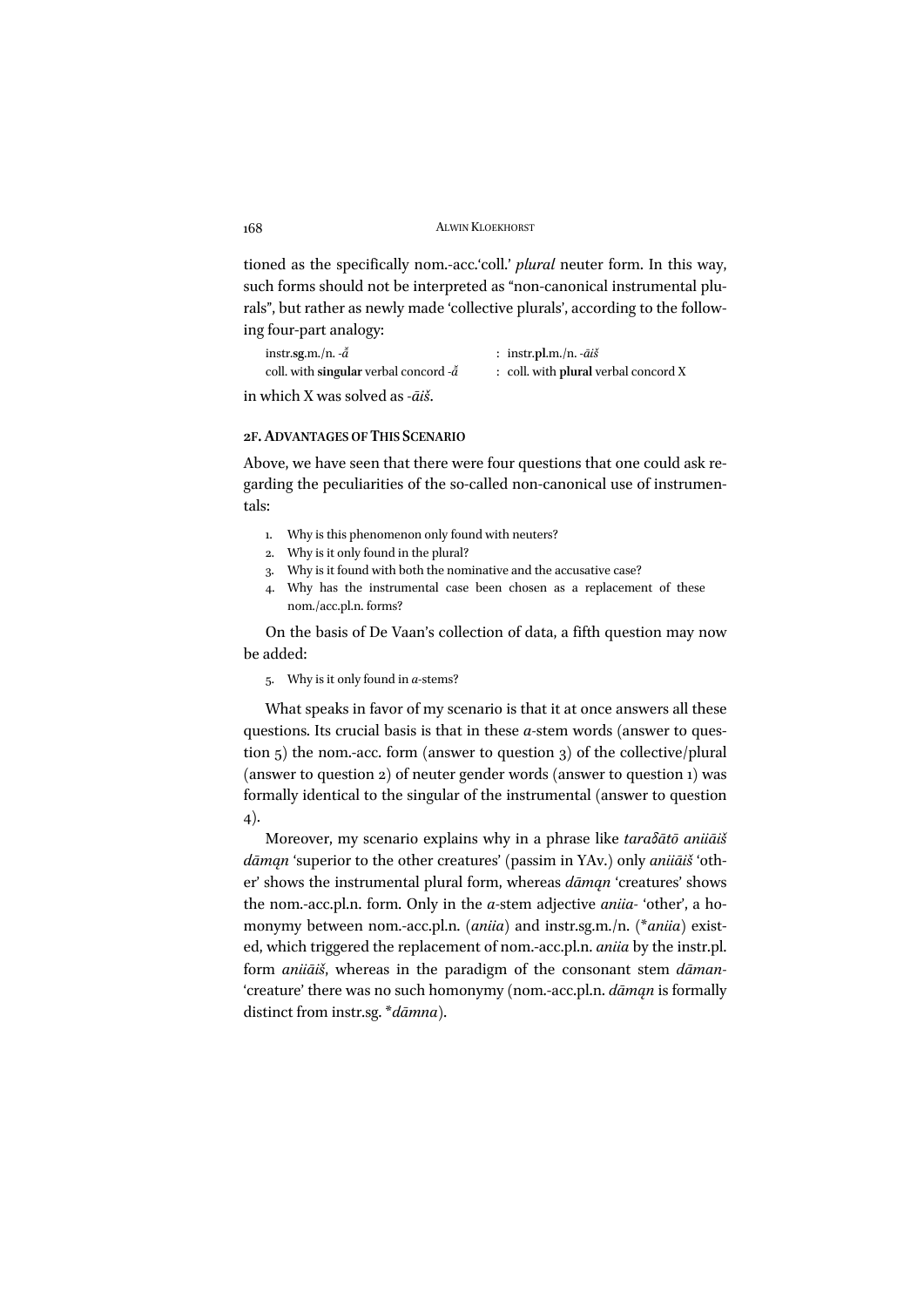#### **2G. SPREAD OF INSTR.PL. ENDINGS BEYOND** *A-***STEMS**

It should be noted, however, that we occasionally find that the use of noncanonical instrumental plurals is extended beyond *a-*stems to other stems as well. As De Vaan (2018: 22-3) convincingly argues, the phrase *upairi aniiāiš srauuāiš* 'above other words' (Vd 5.22) is the result of precisely such an extension. Since the preposition *upairi* 'above' usually takes the accusative case, we would expect to find *aniia-* 'other' and *srauuah-* 'word' to be in the acc.pl. case, which in the case of the neuter *as-*stem noun *srauuah-* should have been *srauuā* . Instead, we find the form *srauuāiš*, *̊* however, which superficially looks like an instr.pl. form, but which cannot be regular: the expected instr.pl. forms of *as-*stem nouns should end in *-ə̄bīš*: \**srauuə̄bīš*. Moreover, we cannot explain the form *srauuāiš* as being secondarily formed on the basis of the instr.sg. form of this word, (GAv.) *srauuaŋhā*, which would predict an instr.pl. form \*\**srauuaŋhāiš*. De Vaan (2018: 23) is therefore surely right that in this passage, "somewhere during the text transmission", the ending *-āiš* of the *a-*stem form *aniiāiš* 'other' (which is a 'regularly' pluralized form of original nom.-acc.'coll.'n. *aniia*) was transferred to 'words', creating a new form *srauuāiš*. However, grammatically this form should not be booked as an instr.pl. form, but rather as a newly made 'collective plural' form.

Nevertheless, we occasionally also find real instr.pl. forms being used instead of nom.-acc.pl.n. forms. For instance, in Vd 6.49 the instr.pl. form *azdibīš* 'bones' is used as an acc.pl.n. form (cf. De Vaan 2018: 28), and has thus replaced an expected nom.-acc.pl. form *asti*. Since this latter form is not formally identical to instr.sg. \**astā*, its replacement by instr.pl. *azdibīš* cannot be directly explained according to the mechanism outlined above: it must have been created in analogy to 'collective plurals' / non-canonical instrumental plurals forms of *a-*stems in *-āiš*, which shows that the phenomenon was slowly spreading outside of its original locus.2

#### **3A. THE REPLACEMENT OF NEUTER PLURALS IN** *-Ā ̆***BY FORMS IN** *-Ā ̊*

My scenario for the rise of "non-canonical instrumental plurals" may also elucidate the Young Avestan phenomenon that nom.-acc.pl.n. forms of *a-*

<sup>2</sup> Or should we assume that *azdibīš* has replaced an intermediate form \**astīš*, which was created from nom.-acc.pl. *asti* in the same way as  $n\bar{a}m\bar{a}n\bar{a}$ <sup>x</sup> 'names' and  $a\bar{s}aoni\bar{s}$  'righteous ones' were created on the basis of nom.-acc.pl.n. *nāmə̄nī* and \**asaon ̣̌ ī* (cf. section 6)?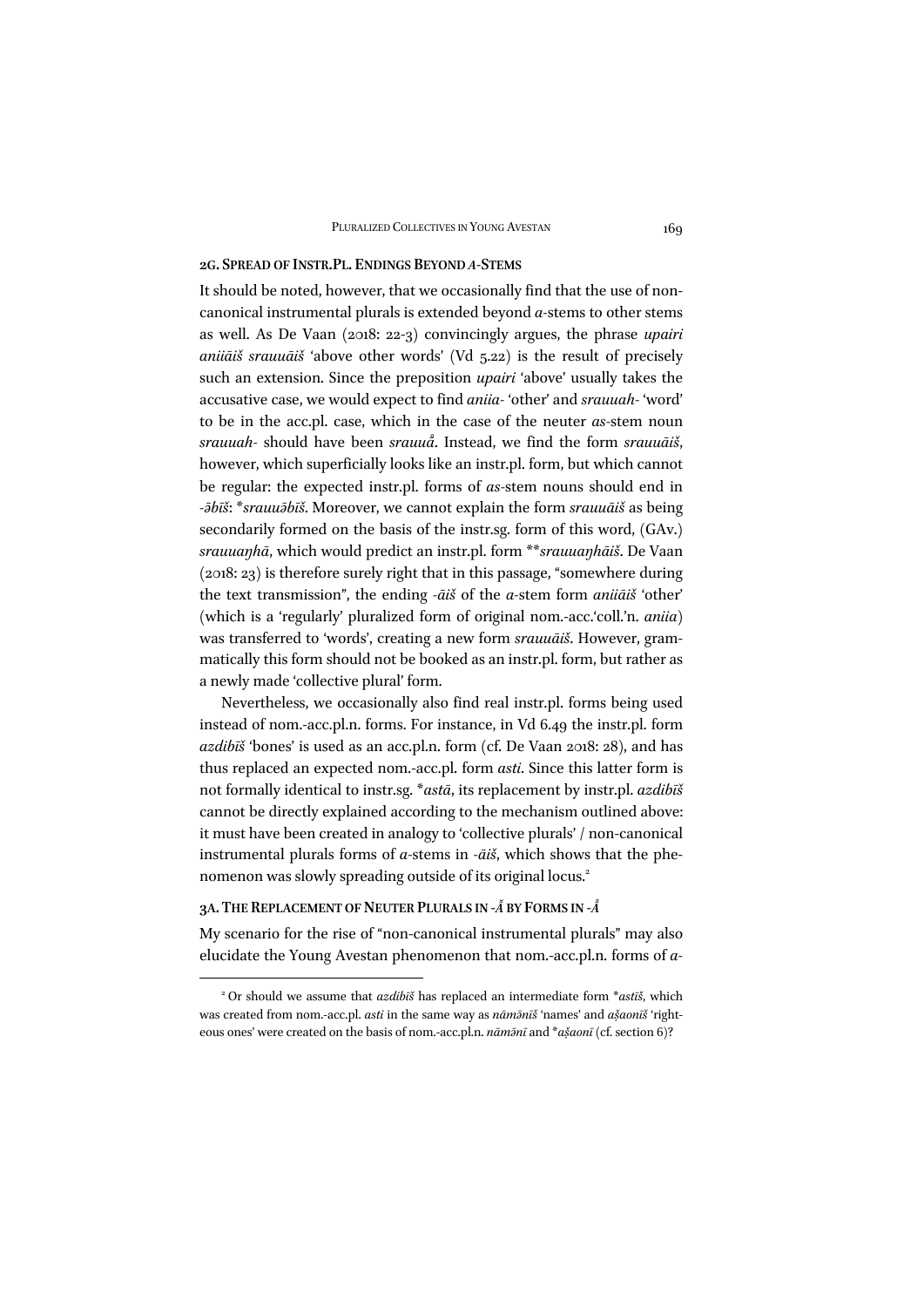stem nouns and adjectives, which originally show the ending - $\check{a}$ , can be found with the ending - $a$ <sup>†</sup> as well. Compare, for instance, Y 65.2 *y* $\bar{a}$ *vīspanąm aršnąm xšudrā ̊yaoždaδāiti* 'who purifies the liquids of all men', where the neuter noun *xšudra-* 'liquid' shows an acc.pl. form in *-ā* , which *̊* is innovative vis-à-vis the nom.-acc.pl.n. form in *-a* that is found in e.g. N 61 *yā xšudra yat̰vā yazaṇti yat̰vā hąm.raēθβəṇti* 'which liquids, when they either offer or mix (them)'. Or compare Y 13.93 *vīspā ̊spəṇtō.dātā ̊dāmąn* 'all creatures established by the beneficial one', where nom.-acc.pl.n. *dāmąn* 'creatures', here used as the subject of a sentence, is accompanied by the adjectives *vīspā ̊* 'all' and *spəṇtō.dātā ̊* 'established by the beneficial one', both showing the ending - $\mathring{a}$  instead of expected nom.-acc.pl.n. - $\mathring{a}$  (cf. De Vaan 2018: 32 for this example).

These nom.-acc.pl.n. forms in which their original ending - $\check{a}$  has in Young Avestan been supplanted by the ending *-ā ̊*have most recently been treated by Hock (2014), who shows that within the Avestan corpus we can find well over 100 examples of such forms in *-ā* , which belong to dozens of different nouns, adjectives and pronouns. He is therefore fully right to state that this is "kein marginales Phänomen" (op.cit.: 72).

#### **3B. THE ORIGIN OF** *-Ā* **: THE NOM.-ACC.PL. FEMININE ENDING** *̊*

In previous literature, two possible origins of the ending *-ā ̊* have been proposed: (1) the nom.-acc.sg. form of neuter *as-*stems (e.g., *raocā ̊* 'light'); (2) the nom.-acc.pl. form of feminine *ā-*stems (e.g. *gāθā ̊* 'songs') (Hock 2014: 72, with references).<sup>3</sup> This latter option seems to be preferable: compare the fact that in an example like Yt 14.44 *cataŋrō pərənā ̊ vīδāraiiōiš* 'you should distribute four feathers', the neuter *a-*stem noun *pərəna-* 'feather' shows an acc.pl. form in *-ā ̊*that is accompanied by the *feminine* acc.pl. form of the numeral 'four', *cataŋrō*. We may therefore equate the ending  $-\hat{a}$  in such nom.-acc.pl. forms of neuter *a*-stems with the nom.acc.pl. ending of feminine *ā-*stems.

<sup>&</sup>lt;sup>3</sup> From a PIE point of view, the nom.-acc.pl.f. ending - $\mathring{a}$  reflects two distinct endings, namely nom.pl.f. \*-eh<sub>2</sub>-es and acc.pl.f. -eh<sub>2</sub>-m<sup>*s*</sup>. However, in Indo-Iranian, these endings have merged, through PIIr. \**-aHas*, into Av. *-ā* , which is the reason that, from a synchronic *̊* point of view, we can talk about a single, nom.-acc.pl.f. ending.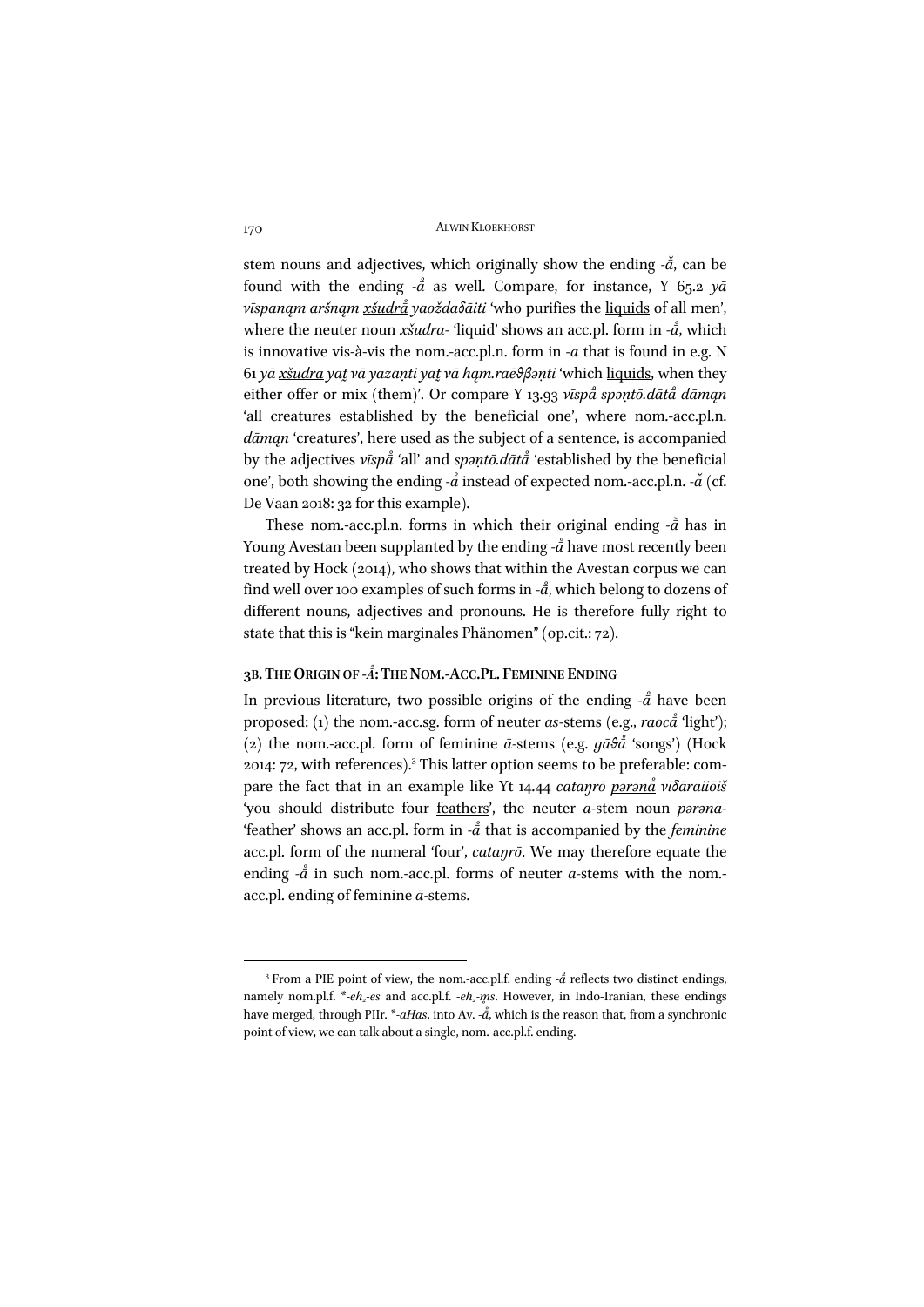#### **3C.AGENDER TRANSFER?**

On the basis of the equation of the ending  $-\hat{a}$  with the feminine nom.acc.pl.  $\bar{a}$ -stem ending - $\bar{\bar{a}}$ , some Avestan handbooks have labelled the al-*̊* ternation between the endings - $\tilde{a}$  and - $\mathring{a}$  a "Geschlechtwechsel" or a sign of "Mehrgeschlechtigkeit" of these neuters (Hock 2014: 70, with references): the idea is then that neuter *a-*stems are in their nom.-acc.pl. form transferred to the feminine *ā-*stem inflection. According to Hock (2014: 74) himself, these forms can therefore be regarded as a first indication that the distinction between neuter and feminine gender is being given up in Young Avestan. The fact that this merger of neuter and feminine gender is exclusively found in the plural is, according to Hock, typologically not that uncommon ("typologisch nicht allzu ungewöhnlich"), and he refers to German and Russian as languages that, too, show loss of gender distinctions in the plural (without giving any concrete examples, however). In this way, Hock attempts to provide a semantic explanation for this phenomenon.

However, Hock does not discuss the fact that in Avestan this merger between neuter and feminine gender is only found in the nominative and accusative case of neuter plurals, and not in their oblique cases.<sup>4</sup> Moreover, we are not really dealing with a merger of neuter and feminine gender, since we never find original feminine *ā-*stem nouns that adopt the neuter nom.-acc.pl. ending - $\tilde{a}$ . Instead, we are dealing with a single, unidirectional spread of a specific ending, namely that of the nom.-acc.pl.f. *ā*stem ending *-å* at the cost of the nom.-acc.pl.n. *a*-stem ending -*å*. Hock's explanation that this phenomenon is connected with a supposed overall loss of distinction between neuter and feminine gender is therefore unsatisfactory.

#### **3D.AN ETYMOLOGICAL APPROACH: TREMBLAY'S SCENARIO**

A more formal analysis of the replacement of nom.-acc.pl.n. *-ā ̆*by *-ā ̊*was offered by Tremblay (1997), who, too, rightly notes that it is strange that

<sup>4</sup> The only example of gender merger in an oblique case that Hock (2014: 74) gives is loc.pl. *nmānāhu* 'in the houses' (Yt 10.91; parallel in Y 62.1), which shows the feminine  $\bar{a}$ stem loc.pl. ending *-āhu* as opposed to the expected neuter *a-*stem loc.pl. ending *-aēšu*. This one example cannot compete in number to the more than 100 examples of nom. acc.pl.f. forms in *-ā* , however.*̊*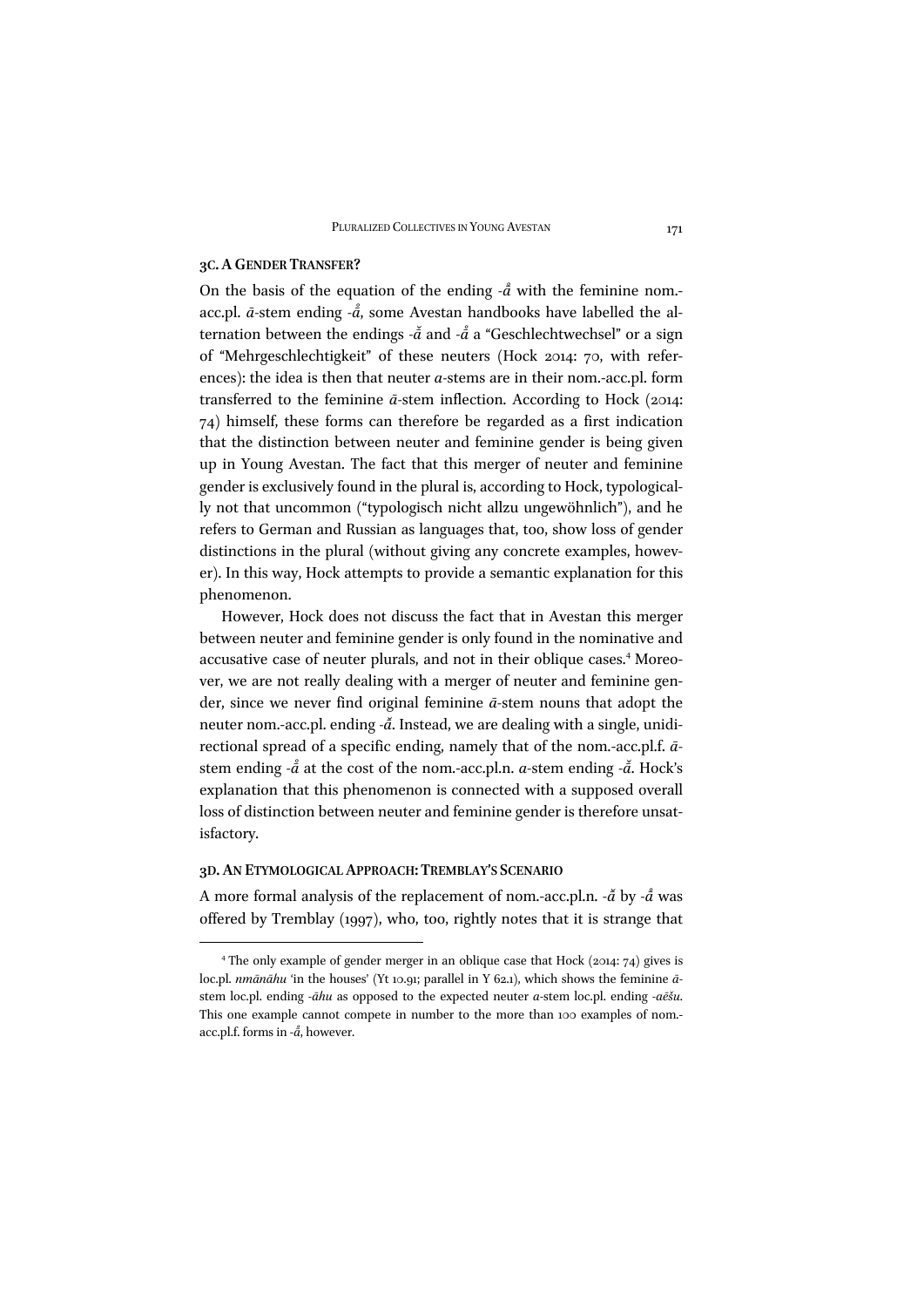the supposed gender confusion between neuters and feminines is found neither in the singular nor in the plural oblique cases. He therefore states that this distribution must be tied to the specific origins of the nom. acc.pl.n. case, for which he refers to Eichner 1985. As we saw above, it has sometimes been argued that the PIE nom.-acc. neuter plural originally was in fact a separate number, which Tremblay (following Eichner) calls the 'comprehensive' (often also called 'collective'), and which was not restricted to neuter nouns, but could be used with non-neuters as well, cf. e.g., Gr. κύκλος 'wheel', pl. κύκλοι, compr. κύκλα. Formally, it could be formed by either deriving a stem in  $*(e)h<sub>2</sub>$  from the base word (e.g. compr.  $*h<sub>2</sub>s-tér-h<sub>2</sub>$  next to sg.  $*h<sub>2</sub>s-tér$  'star'), or by internally deriving a new stem from the base word by using a different ablaut grade (e.g., compr.  $*h<sub>2</sub>$ *és-tōr* next to sg.  $*h<sub>2</sub>$ *s-tḗr* 'star'; examples by Tremblay 1997: 166). In Tremblay's view, these formations should therefore be regarded as suppletively providing the comprehensive number to their base word. Semantically, these derivatives had collective or abstract meaning, which forms the semantic core of the 'comprehensive' number (e.g., compr.  $*h_2s$ *tér-h<sub>2</sub>* 'a group of stars', which was distinct from pl. \**h<sub>2</sub>s-tér-es* '(individual) stars'). Since neuter nouns systematically lacked the plural number, Tremblay argues, at a certain point in time (but post-PIE) the suppletively formed comprehensive derivative was grammaticalized as the neuter plural. Etymologically, the comprehensive suffix  $*(e)h<sub>2</sub>$  was identical to the feminine suffix  $*(e)h_{2}$ , which forms feminine nouns, and which is, among others, the origin of the Av. feminine *ā-*stem inflection. According to Tremblay, this implies that the forms in  $*(e)h<sub>2</sub>$  originally were nonneuter, which strengthens the idea that they were incorporated into neuter paradigms through suppletion.

On the basis of these considerations, Tremblay (1997: 167) argues as follows. Since the nom.-acc. neuter plural ('comprehensive' or 'collective') in *-ā ̆*originally is a non-neuter formation that later becomes the feminine, the fact that in Avestan it can appear with the feminine plural ending - $\mathring{\tilde{a}}$  is a remnant of this Indo-European suppletion ("est un vestige de cette supplétion indo-européenne"): the collective remains a (feminine) nonneuter but takes over the plural form ("le collectif demeurant un animé (féminin) mais prenant la forme plurielle"). However, Tremblay's treatment still does not really make clear why the (etymological) formal equa-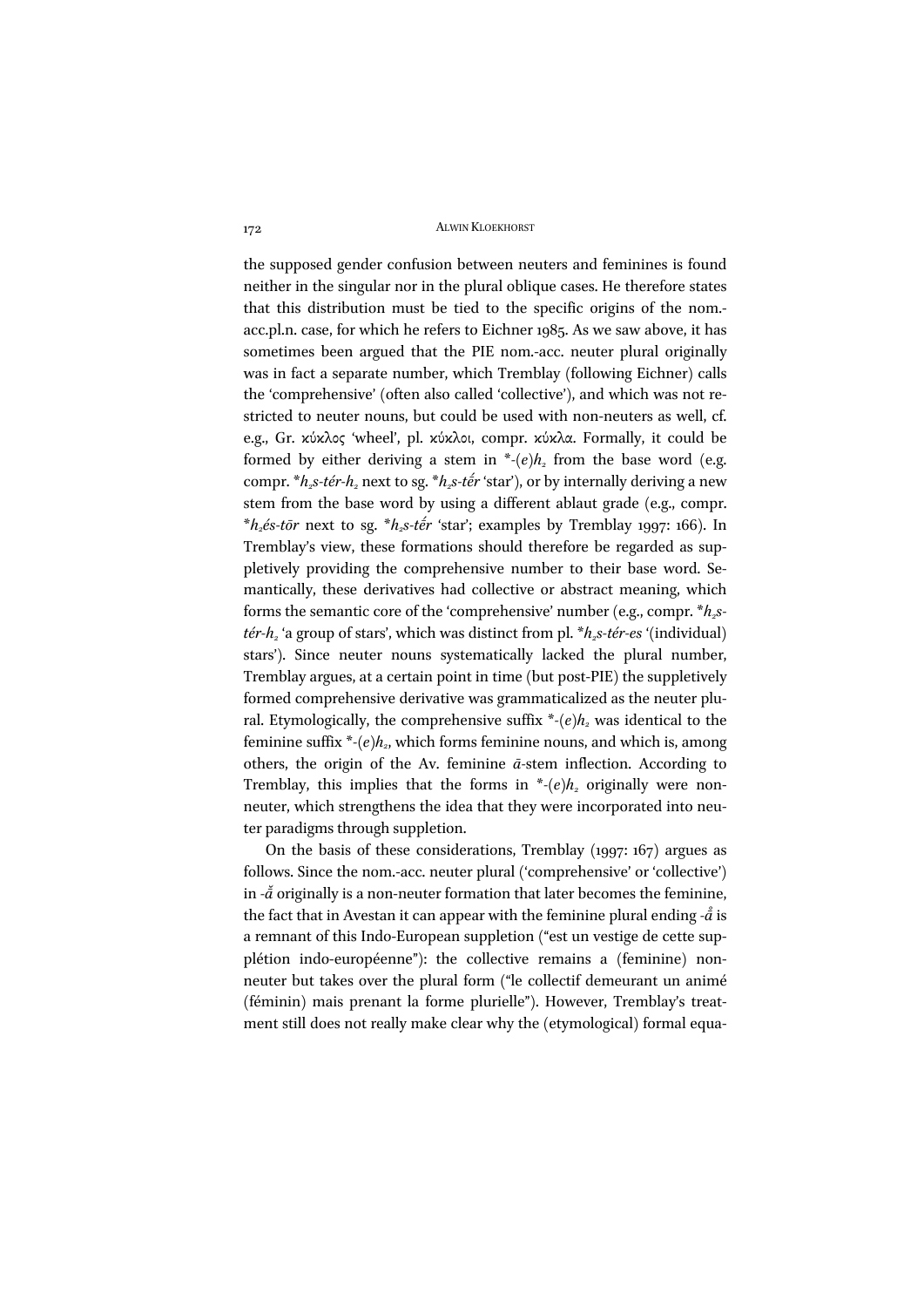tion between the neuter nom.-acc. 'comprehensive' / 'collective' ending *‑ā ̆*  $\left($  < PIE \*-eh<sub>2</sub></sub> with the feminine nom. *singular* ending  $-\tilde{a}$   $\left($  < PIE \*-eh<sub>2</sub> $\right)$ would in Avestan trigger the taking over of the feminine nom.-acc. *plural* ending  $-\hat{a}$  (< PIE nom. \*-eh<sub>2</sub>-es and acc. \*-eh<sub>2</sub>-m̥s).<sup>5</sup> Moreover, it is chronologically difficult that his solution is based on a (pre-)PIE formal phenomenon, whereas the development that needs to be explained is a recent, post-Gāthā Avestan one. Tremblay's treatment cannot therefore be the whole story.

## **3E.A MORPHOSYNTACTIC SCENARIO**

To my mind, the crucial factor that is missing in Tremblay's scenario is the Young Avestan syntactic change according to which the neuter nom.-acc. 'collective' changed its verbal concord from singular to plural. As we have seen above, this apparently triggered in some speakers the wish to also formally 'pluralize' this collective form in  $-\tilde{a}$ . One pathway of creating such a new 'collective plural' form was by adopting the plural variant of the instr.sg.m./n. ending - $\check{a}$ , with which the nom.-acc.'coll.'n. ending - $\check{a}$  of *a-*stems was homonymous, which yielded the ending *-āiš* (the 'noncanonical instrumental plural'). I want to propose that a second pathway of creating a new 'collective plural' form existed that consisted of adopting the plural variant of the other case ending with which the nom. acc.'coll.'n. *a*-stem ending - $\tilde{a}$  was homonymous, i.e. the nom.sg.f.  $\tilde{a}$ -stem

<sup>5</sup> Tremblay (1997: 167) also states "Dès lors donc que le pluriel des thèmes féminins en  $-h<sub>2</sub>$  était interprétable comme un compréhensif, le compréhensif de ces thèmes en  $-h<sub>2</sub>$  devait être semblable au pluriel", but I do not fully understand this statement. It may be triggered by his idea that the 'comprehensive' of the noun *\*pent-h<sub>2</sub>-* 'path' is *\*pént-oh<sub>2</sub>-s* > Av. *pantā ̊*(op. cit*.* 166). So, this would mean that, according to Tremblay, the 'comprehensive' of  $*h_2$ -stems ended in  $*$ -*oh<sub>2</sub>-s*, and therefore yielded Av. - $\ddot{a}$ , with which it was formally identical to the plural of  $*h_2$ -stems, which was  $-\aa$  (< PIE nom.  $*-eh_2-es$  and acc.  $*-eh_2-*ms*$ ), as well. However, the Av. form *pantå* is generally interpreted as a singular, identical to Skt. nom.sg. *pánthāḥ*, so Tremblay's interpretation of this form as a 'comprehensive' requires special pleading. This form cannot therefore be used as an argument. Note that Hock (2014: 74) paraphrases Tremblay's ideas about the origin of nom.-acc.pl.n. *-ā ̊* as having been caused by "eine Pluralisierung des uridg. Kollektivums", but this is not really what Tremblay seems to argue. Moreover, Tremblay's scenario is quite distinct from the pluralization of collectives that is argued for in the present article.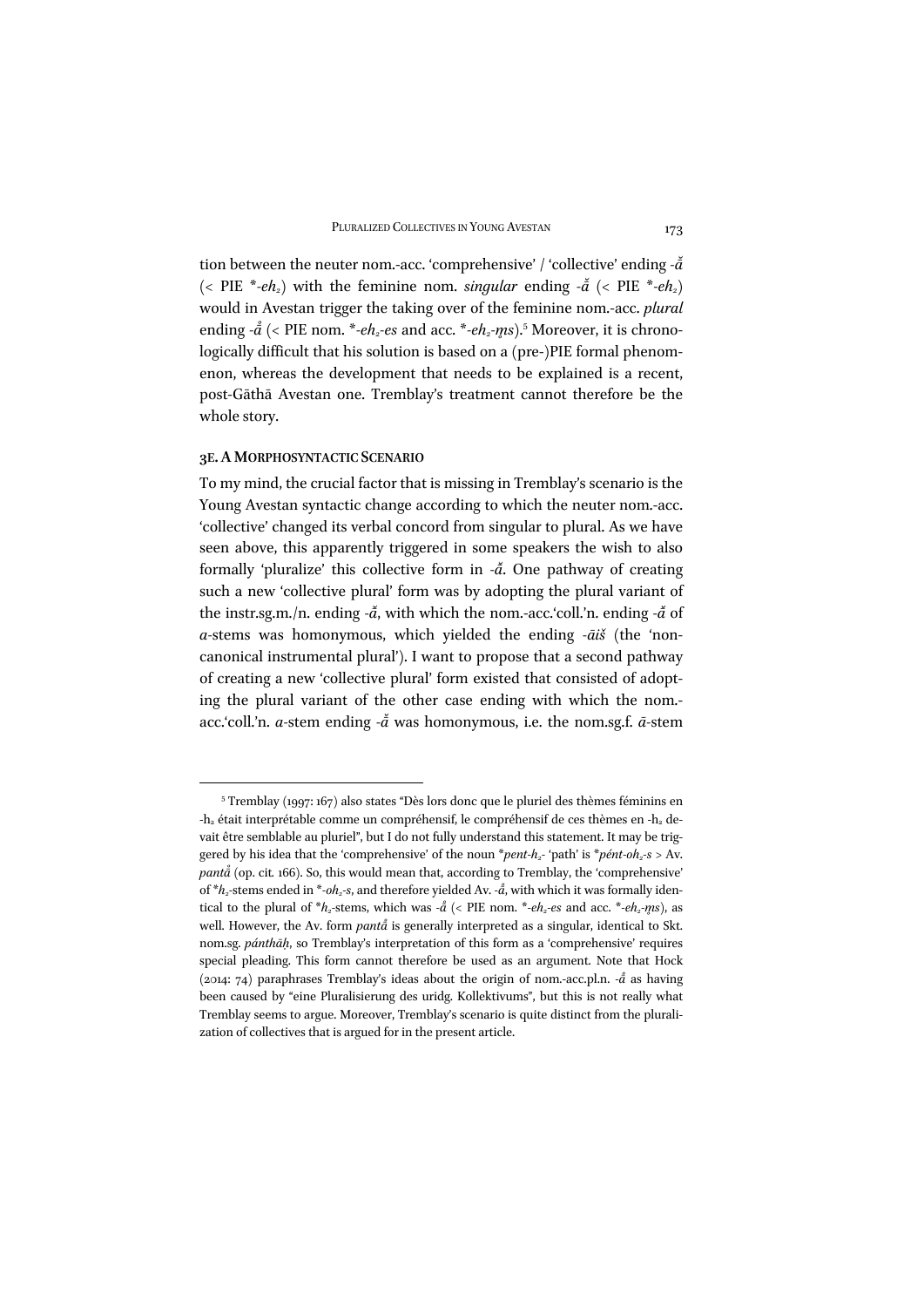```
174 ALWIN KLOEKHORST
```
ending  $-\tilde{a}$ . We therefore can set up a second four-part analogy by which this second 'collective plural' ending was created:

| nom.sg.f. $-\tilde{a}$                          | : nom.pl.f. $-\ddot{a}$              |
|-------------------------------------------------|--------------------------------------|
| coll. with singular verbal concord $-\tilde{a}$ | : coll. with plural verbal concord X |
|                                                 |                                      |

in which X was solved as *-ā* . *̊*

Since the taking over of the nom.pl.f.  $\bar{a}$ -stem ending - $\mathring{\bar{a}}$  (note that this scenario would imply that it was specifically the *nominative* ending *-ā ̊*that was used) is based on the same type of analogy by which the instr.pl.m./n. ending *-āiš* was taken over, it is clear that the crucial factor was the *synchronic* homonymy between the nom.-acc.'coll.'n. ending  $-\tilde{a}$  and instr. sg.m./n. *-ā ̆* and nom.sg.f. *‑ā ̆*, and *not* the possible etymological equation between PIE 'coll.'pl. \*-eh<sub>2</sub> and nom.sg.f. \*-eh<sub>2</sub>. Since the instr.sg.m./n. ending  $-\tilde{a}$  etymologically reflects PIE \*-eh<sub>1</sub>, and thus was formally distinct from PIE 'coll.'pl. \*-eh<sub>2</sub> and nom.sg.f. \*-eh<sub>2</sub>, it is clear that the etymological homonymy between these latter two endings was irrelevant.

#### **3F.ADVANTAGES OF THIS SCENARIO**

There are two clear advantages of this scenario when compared to other, earlier proposals. First, this scenario explains at once why only the nom. acc.n.pl. form was seemingly transferred to the feminine gender and none of the other cases of neuter nouns: it was only the ending of the nom. acc.pl. case, *-* $\check{a}$ , that was formally identical to the nom.sg.f. ending *-* $\check{a}$ , and it was only this case that in Young Avestan changed its verbal concord from singular to plural and therefore was in need of a formal 'pluralization'. The second advantage is that the Young Avestan replacement of the nom.-acc.pl.n. ending *-ā ̆*by the nom.pl.f. ending *-ā ̊* can be explained by the exact same mechanism according to which the nom.-acc.pl.n. ending *-ā ̆*was in Young Avestan replaced by the instr.pl.m./n. ending *-āiš*: both are the morphological reaction to a syntactic change of verbal concord of the nom.-acc.pl.n. case from singular to plural.

#### **3G. SPREAD BEYOND** *A***-STEMS**

Like in the case of the new 'coll.pl.' ending *-āiš*, we see that the new 'coll.pl.' ending *-ā* , too, was extended beyond *a-*stems to other stems. For instance, within the paradigm of the demonstrative pronoun *aēta-* 'this'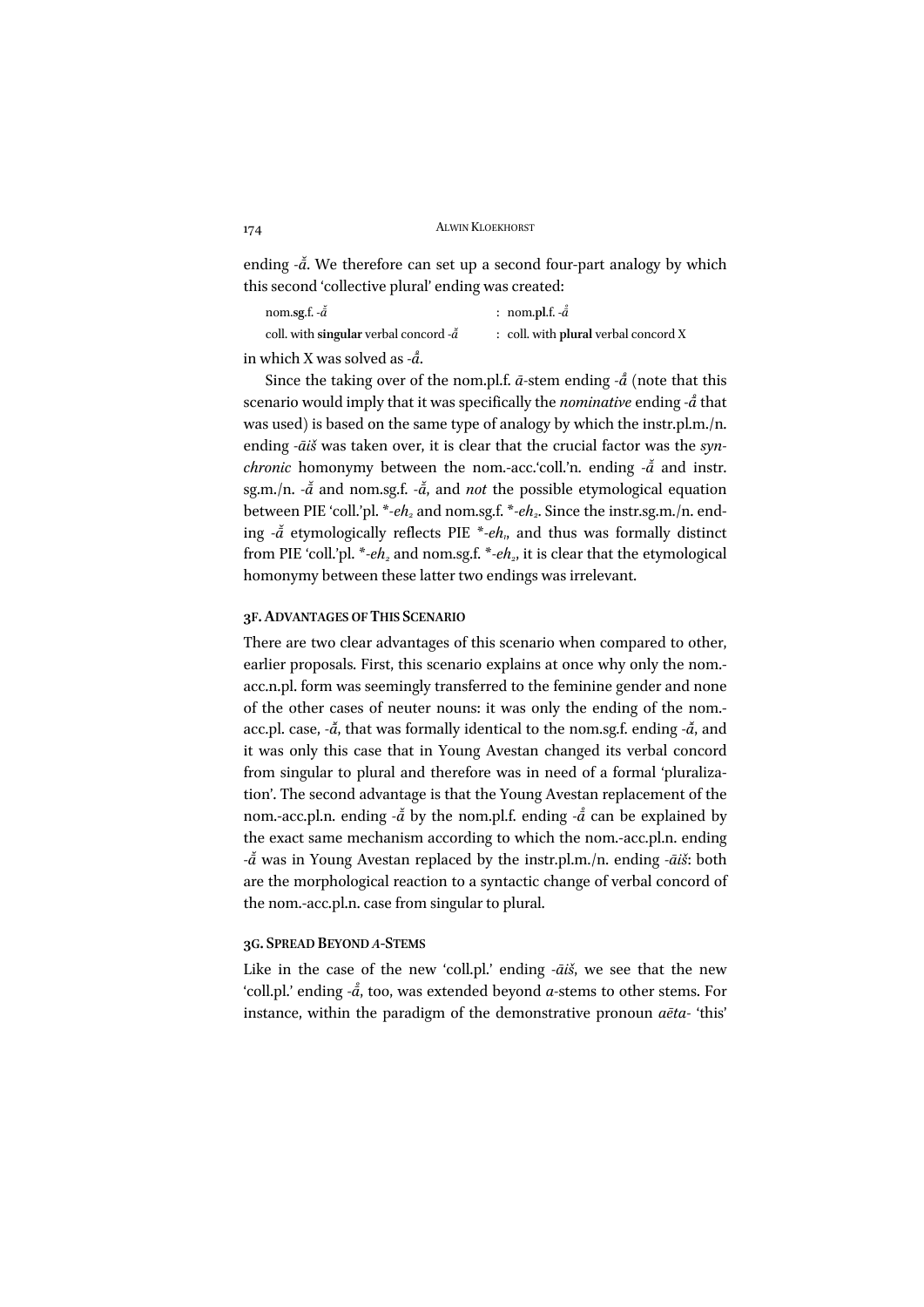we find the 'coll.pl.' form *aētā ̊*(Vd 3.19) 'these', which cannot have been directly made on the basis of a homonymy of the original nom.acc.'coll.'n. form *aētā ̆*with its corresponding nom.sg.f. form, because this latter form is *aēša*, not \*\**aētā ̆*. Likewise in the paradigm of the pronoun *ima-* 'this', where we find the 'coll.pl.' form *imā ̊*'these here', replacing original nom.-acc.'coll.'n. *ima*: this latter form is not homonymous with its corresponding nom.sg.f. form, which was *īm*, so our scenario does not apply. This means that these pronouns must have started using their nom. acc.pl.f. forms *aētā ̊*and *imā ̊*in the function of new 'coll.pl.' forms by analogy to other lexemes where the nom.-acc.pl.f. forms ending in  $-\mathring{a}$  were used in this function, for instance the relative pronoun *ya-* 'who, what, which', which uses a new 'coll.pl.' form  $y\mathring{a}$  (replacing original nom.acc.'coll.'n. *yā*), which can indeed have been created from the nom. acc.pl.f. form *yā ̊*on the basis of the four part analogy proposed above, i.e. through homonymy between nom.-acc.'coll.'n. *yā* and nom.sg.f. *yā*.

#### **4.OPEN QUESTION: THE DISTRIBUTION BETWEEN** *-ĀIŠ* **AND** *-Ā ̊*

The two scenarios proposed above for the creation of a new 'coll.pl.' ending both revolve around a homonymy of the nom.-acc.'coll.'n. ending - $\check{a}$ : on the one hand with the instr.sg.m./n. ending - $\tilde{a}$  and, on the other, with the nom.sg.f. ending - $\check{a}$ . The question thus arises: when would a certain lexeme choose the four-part analogy involving the instr.sg.m./n. ending *-ā ̆*, which yielded the 'coll.pl.' ending *-āiš*, and when would it choose the four-part analogy involving the nom.sg.f. ending  $-\tilde{a}$ , which yielded the 'coll.pl.' ending - $\dot{\bar{a}}$ ? From the data collected by De Vaan (2018) for the *̊* forms in *-* $\bar{a}$ *i* $\bar{s}$  and by Hock (2014) for the forms in - $\bar{a}$ , it is clear that some *̊* lexemes employed both analogies. For instance, the relative pronoun *ya-* 'who, what, which' uses 'coll.pl.' *yāiš* as well as *yā* ; the pronominal adjec-*̊* tive *vīspa-* 'all' is attested with both *vīspāiš* and *vīspā* ; the adjective *xv ā. daēna-* 'of the same belief' is found with *xv ā.daēnāiš* as well as *xv ā.daēnā ̊* (see section 6 for both forms). However, this is certainly not the case for all lexemes. In fact, the total number of 'coll.pl.' forms in *-āiš* gathered by De Vaan 2018 (which he calls "non-canonical instrumental plurals") is not more than two dozen, which is a much smaller number than the more than one hundred examples of 'coll.pl.' forms in *-ā ̊*that have been gathered by Hock 2014. Moreover, as De Vaan has already noted, clear exam-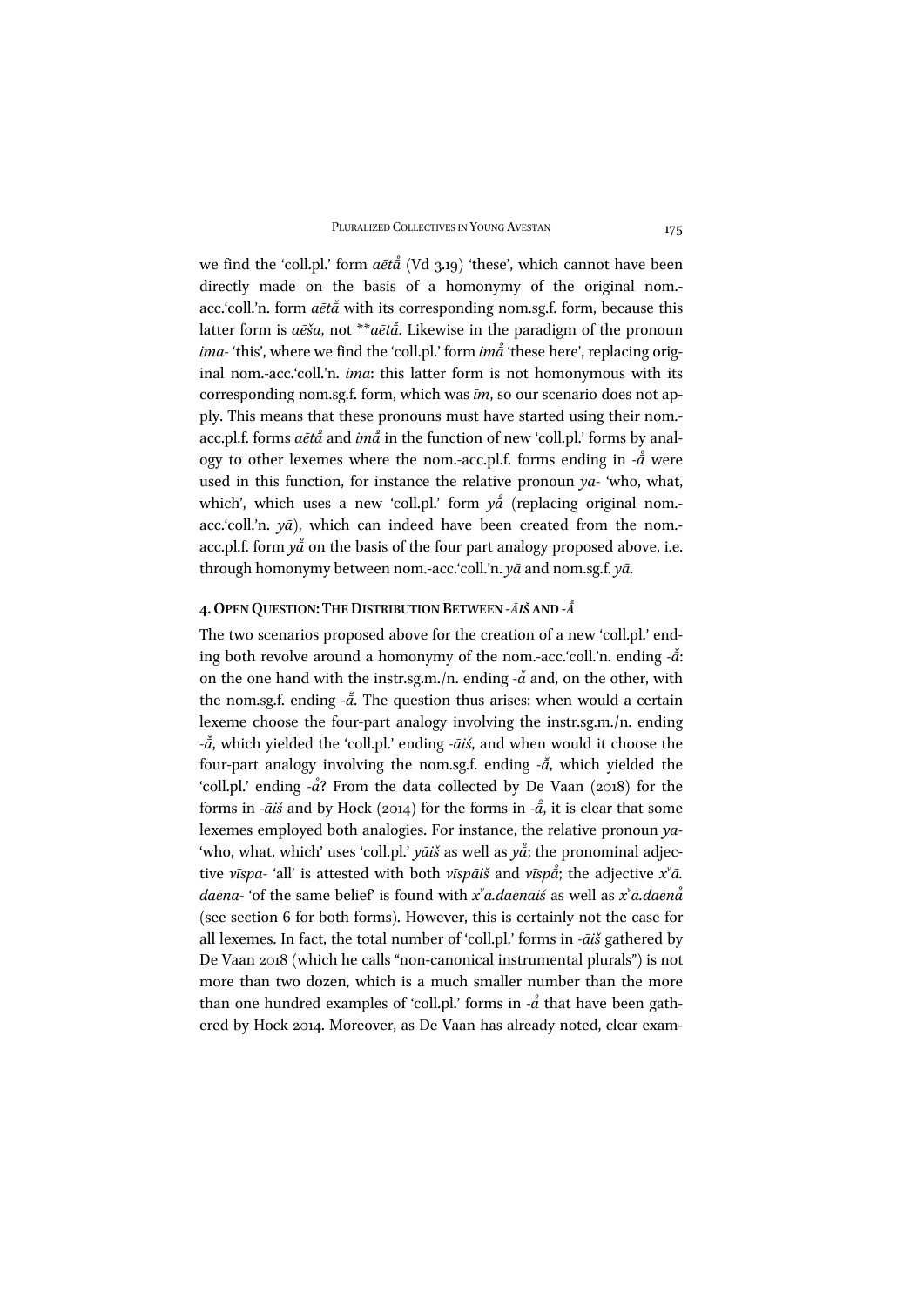ples of the 'coll.pl.' ending *-āiš* are found in pronouns and adjectives only, not in nouns, whereas the ending - $\mathring{\bar{a}}$  is found with all three word types.

It goes beyond the scope of this paper, however, to investigate the intricacies of the distribution between forms in *-āiš* and in *-ā* . Should we *̊* think of a grammatical distribution? A pragmatic one? A semantic one? Or a chronological one? Hopefully, future research will elucidate this.

#### **5. THE STATUS OF THE NOM.PL.M.** *A-***STEM ENDING** *-Ā*

As pointed out to me by Sasha Lubotsky, it is interesting that the nom.pl.m. *a*-stem ending  $-\tilde{a}$ , which is fully homophonous to the nom.acc.pl.n. *a*-stem ending - $\tilde{a}$ , does not participate in the analogical replacements as treated above. This is even more interesting given the fact that it is very often assumed that the nom.pl.m. ending - $\tilde{a}$  is etymologically identical to the nom.-acc.pl.n. ending  $-\tilde{a} < *$ - $eh_2$ .

According to Eichner (1985: 161) we must assume that the Av. ending nom.pl.m. - $\check{a}$  is the direct descendant of the PIE 'comprehensive' / 'collective' ending \*-eh<sub>2</sub>, which, as was mentioned in section 3d, is thought by Eichner to have been used both with neuter and non-neuter nouns. He therefore proposes that the PIE difference between pl. \**deiu̯ōs(es)* and 'compr.' / 'coll.' \**deiueh*<sub>2</sub> has been directly inherited into the formal difference between Av. nom.pl. *daēuuā ŋhō* and *daēuuā ̆*'gods'. If this were cor-*̊* rect, one would expect that the 'compr.' / 'coll.' form *daēuuā ̆*should take singular verbal concord, as in Greek is the case for e.g., 'compr.' / 'coll.' τὰ κύκλα that belongs with the masculine noun κύκλος 'wheel'. However, in Avestan this is not what we find: the Av. nom.pl.m. form *daēuuā ̆* 'gods' takes plural verbal concord, also in Gāthā Avestan (e.g. Y 44.20 *huxsạ̌ ϑrā daēuuā ā ŋharə̄* 'were the gods good rulers?', with the 3**pl.**imperf. form *̊ ā ŋharə̄*). It therefore is unattractive to view the nom.pl.m. *a-*stem ending *̊* - $\tilde{a}$  as the direct outcome of the PIE 'compr.' / 'coll.' ending \*-eh<sub>2</sub>.

Another view is that the PIE nom.pl.m. *a-*stem ending \**-o-es*, which is attested as such in Skt. *-āḥ* and which in Iranian should have yielded PIr. \**-ās* > Av. *-ā* , has in the prehistory of Iranian6 been replaced by its corre-*̊*

 $6$  Note that the nom.pl.m. *a*-stem ending  $*$ - $\bar{a}$  is not only found in Avestan, but in all other Iranian languages as well (pers.comm. Sasha Lubotsky), and thus must be reconstructed for Proto-Iranian.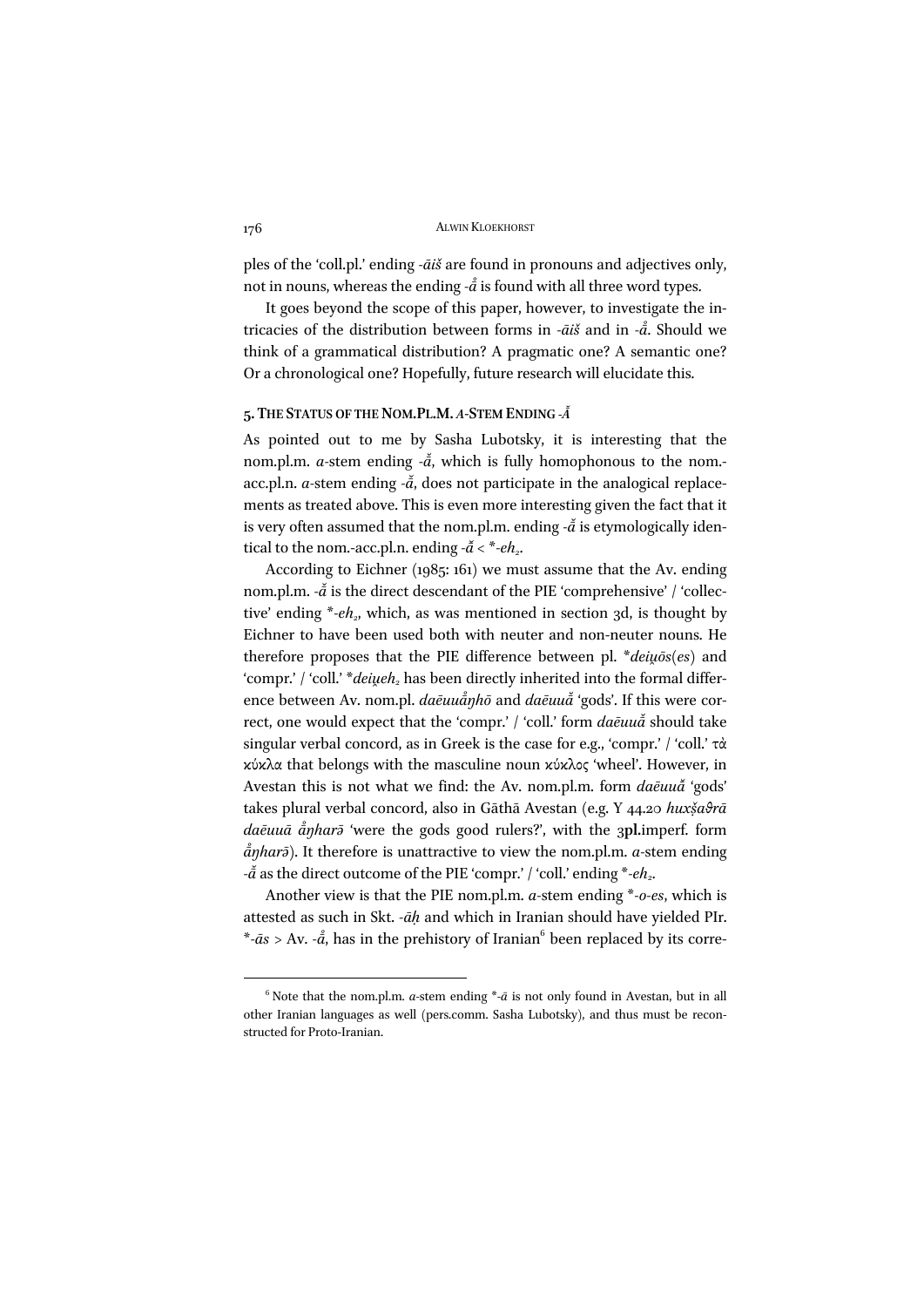sponding neuter ending \**-ā* (< PIE \**-eh2*) > Av. *-ā ̆*(e.g., Hoffmann/Forssman 2004: 120). However, this is not easy to envisage: why would a perfectly transparent ending \**-ās* be replaced by a less transparent ending \**-ā* > Av. *-ā ̆*(which is homophonous with both the instr.sg. and the nom. acc.pl.n. ending - $\bar{a}$ )? Moreover, as we have seen above, the nom.-acc.pl.n. ending  $-\tilde{a}$  did not function as a plural (since it triggered singular verbal concord), so it is not self-evident that it should be taken over by the masculine plural forms.

Whatever be the true origin of the nom.pl.m. *a*-stem ending - $\tilde{a}$ , the question that is relevant for the present article is: why did it not join its homophonous nom.-acc.pl.n. ending - $\check{a}$  in being replaced by either the ending *-āiš* (through an analogy involving the instr.sg. and instr.pl. *a-*stem endings  $-\tilde{a}$  and  $-\tilde{a}i\tilde{s}$ ) or the ending  $-\tilde{a}$  (through an analogy involving the nom.sg.f. and nom.pl.f.  $\bar{a}$ -stem endings - $\tilde{\bar{a}}$  and - $\mathring{\bar{a}}$ ) during the Young Aves-*̊* tan period? The answer is relatively straightforward: because the nom.pl.m. ending *-ā ̆*was unambiguously plural, since it took plural verbal concord. There therefore was no need to 'pluralize' this ending, and it therefore could be retained as such.

## **6.OTHER COMPARABLE CASES: THE ENDING** *-ĪŠ*

In his 2018 article, De Vaan (2018: 24-26) provides a long discussion of the form *nāmə̄nīš* 'names', which in Y 51.22 occurs in the clause *tą yazāi xv āiš nāmə̄nīš* 'them I wish to worship by their own names'. Although attested in Y 51, which belongs to the Gāthās, De Vaan convincingly argues that this specific passage is a Young Avestan insertion (because of YAv. acc.pl. *tą* 'them' vs. expected GAv. *tə̄ṇg*). Since the form *nāmə̄nīš* is accompanied by the (formal) instr.pl.m./n. form *xv āiš* 'their own', previous scholars have attempted to explain *nāmə̄nīš* as an instr.pl. form as well, for instance by assuming that it is the outcome of an earlier \**nāmabiš* (Kuiper 1978: 84-5; Kellens 2007: 116; Skjærvø 2007: 323; see De Vaan 2018: 24-5 for these references), or by assuming the existence of an instr.pl. ending *-īš* in *n-*stems (Tichy 1985; Skjærvø 2007: 323; cf. De Vaan 2018: 26). As De Vaan clearly shows, these explanations are unconvincing, however, and he therefore proposes a different interpretation. He points to the GAv. passage *tə̄m at ahūiriiā nāmə̄nī yazamaidē* (Y 37.3) 'him we worship then by the godly names', where *yaz-* 'to worship' is accompanied by a clear accusative of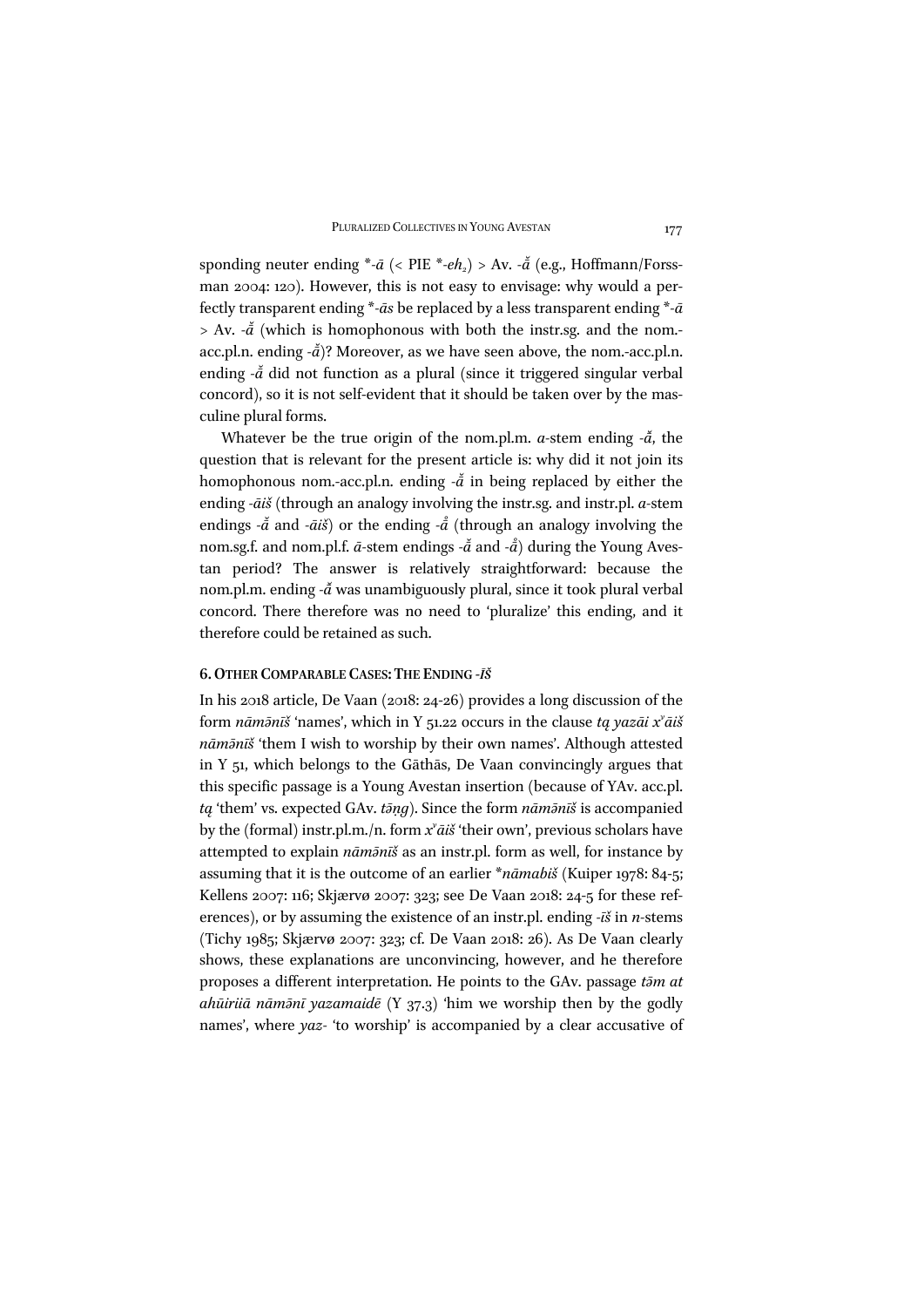respect *ahūiriiā nāmə̄nī* 'by the godly names'. This implies that in Y 51.22, too, we may assume the usage of an accusative of respect, which would imply that *nāmə̄nīš* should be interpreted as an accusative, not an instrumental (and  $x^{\prime}$ *āiš* should then be a "non-canonical instrumental plural", being used instead of expected nom.-acc.pl.n. *xv ā*). Moreover, De Vaan points to the fact that in Yt 1.11-19 we find several attestations of the expression *imā ̊nāmə̄nīš* 'these names', in which *imā ̊*formally is a feminine acc.pl. form. De Vaan therefore concludes that "the obsolete [nom.-acc.pl. form] \**nāmə̄nī* was reinterpreted in Young Avestan as a feminine form, and provided with the ending *-š* of the *i-* and *ī-*stems" (2018: 25). However, he is not explicit on the exact reason *why* this form was provided with the ending *-š*.

To my mind, we may explain the form *nāmə̄nīš* by a similar analogy as the ones described above for the forms in *-āiš* and in *-ā* . Since the ending *̊ -ī* of the GAv. nom.-acc.'coll.'n. form *nāmə̄nī* 'names' was formally identical to the nom.sg. ending *-ī* of feminine *ī-*stems, when this original nom.-acc.'coll.' form needed to be 'pluralized', the following four-part analogy was used:

| nom.sg.f. $-\bar{i}$                                                                               | : nom.pl.f. $-\bar{i}\check{s}$ |
|----------------------------------------------------------------------------------------------------|---------------------------------|
| coll, with singular verbal concord $n\bar{a}m\bar{a}n\bar{a}$ : coll, with plural verbal concord X |                                 |

in which X was solved as *nāmə̄nīš*.

This implies that the YAv. clause *tą yazāi xv āiš nāmə̄nīš* (Y 51.22) 'them I wish to worship by their own names' can be seen as the replacement of GAv. \**tə̄ṇg yazāi* \**xv ā* \**nāmə̄nī*, with regular nom.-acc.pl.n. forms, and that the expression *imā ̊ nāmə̄nīš* 'these names' (Yt 1.11-19) replaces an earlier \**ima* \**nāmə̄nī*.

A similar scenario may explain the form *ašaonīš* as attested in Vr 21.3 yat asti aņtarə x"ā.daēnāiš ašaonīš and P 35 aņtarə x"ā.daēnāໍ ašaonīš. This form clearly seems to belong to the paradigm of the adjective *ašauuan* 'righteous', but the interpretation of its ending *-īš* is debated. As De Vaan  $(2018: 27; cf. also 2003: 272)$  rightly states, a comparison with Yt 10.2 *xv ā.daēnāt̰asaona ̣̌ t̰*'from a righteous one who is a fellow believer' implies that in both Vr 21.3 and P 35 we may assume that the forms of *xv ā.daēna*and *ašauuan*- are coordinated. Since in Vr 21.3 the form  $x^{\nu}$ *ā.daēnāiš* formally is an instr.pl., the form  $a\xi aon\bar{a}\xi$  is sometimes interpreted as an instr. pl. form as well (e.g., Hoffmann/Forssman 2004: 146, with a question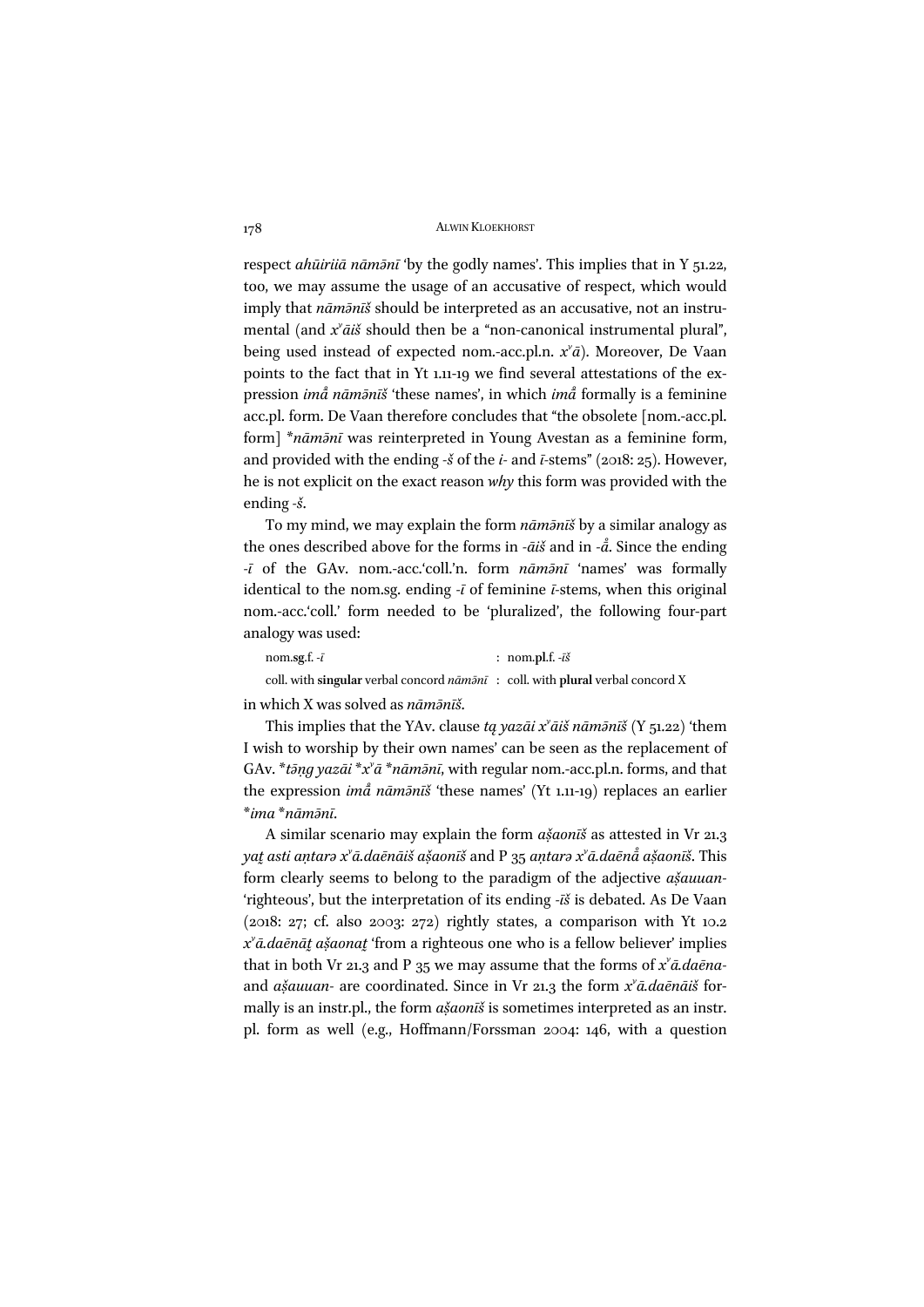mark). However, in P 35 this form is preceded by nom.-acc.pl.f.  $x^{\nu}$ *ā.daēnå*, *̊* which would imply that  $a\check{a}o$ *nīš*, too, is a nom.-acc.pl.f. form. As De Vaan (2018: 27) notices, since the preposition *aṇtarə* 'among' in principle has an accusative rection, the interpretation of *ašaonūš* as an accusative form seems preferable, and he therefore states that "*ašaonīš* can be a real accusative plural of the feminine". As a consequence, the form *xv ā.daēnāiš* of Vr 21.3 "may then be an instrumental used as an accusative plural".

Although based on solid considerations, this interpretation still has some loose ends. First, the expected acc.pl.f. form of the adjective *asauuan ̣̌ -* should have been \**asauuan ̣̌ ō*, \**asauuanas ̣̌ -cā ̆* (or perhaps \**asaọ̌ nō*, \**asaonas ̣̌ -cā* ), but not *asaon ̣̌ īš*, which would only be a fitting *̆* acc.pl.f. form for an *ī*-stem \**ašaonī*-, which does not exist. Second, it is unclear why feminine gender would be used in P 35 and Vr 21.3 in the first place (as noted by De Vaan 2018: 27 himself: "the feminine gender is unclear"). Third, as was again noted by De Vaan, and which we have also seen above, non-canonical instrumentals are in principle only used as a replacement of *neuter* nom.-acc. plurals, not of feminine ones, as needs to be assumed by De Vaan for *xv ā.daēnāiš* of Vr 21.3.

I therefore want to propose that *ašaon* $\vec{s}$ , like *nām* $\vec{s}$  'names', can be explained as a renewed 'collective plural' form that replaced an origin nom.-acc.'coll.'n. form \**ašaonī*, which would be the regularly expected nom.-acc.pl.n. form in *-uuan-*stems. This interpretation would fit the fact that in Vr 21.3 *yat̰asti aṇtarə xv ā.daēnāiš asaon ̣̌ īš* the subject of the clause is the *neuter* relative pronoun *yat*. It therefore makes sense that the adjective *asauuan ̣̌ -* here takes *neuter* gender as well: 'what is among righteous (things) of the same belief'.<sup>7</sup> In this way, the noun phrase *aṇtarə*

<sup>7</sup> Note that De Vaan (2003: 272) assumes that this relative clause is a postposed one, and that the antecedent of the relative pronoun consists of the two nouns appearing in the preceding clause: frārāiti vīdīše yazamaide, yat asti antara x'ā.daēnāiš ašaonīš, which he translates as "we worship the charity and the distribution, which are among the righteous ones of the same belief". However, as De Vaan notes himself, *frārāiti* 'charity' and *vīdīše* 'distribution' are acc.du. forms, whereas *yat* and *asti* are both singular forms. It may therefore be better to assume that the relative clause is in fact a preposed one, and that the antecedent of the relative pronoun is the neuter noun *nəmō* 'prayer' that is found in the following clause: yat̥ asti antarə x<sup>y</sup>ā.daēnāiš ašaonīš, nəmō vohu a<mark>ðauuīm at</mark>baēšəm yazamaide 'which (prayer) is among the righteous ones of the same belief, (that) good prayer, undeceiving and unharmful, we worship'.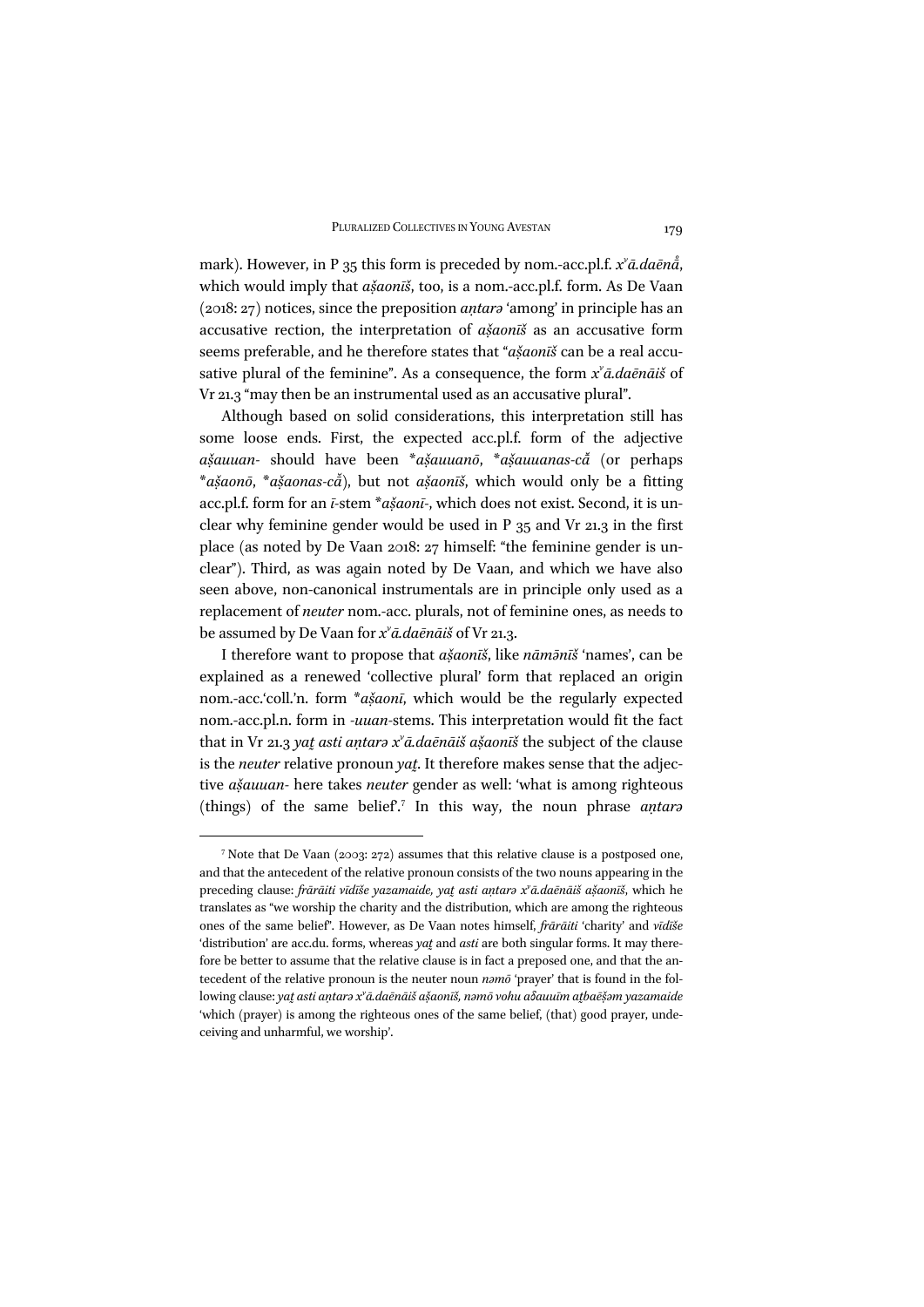$x^{\prime}$ *ā.daēnāiš ašaonīš* would have replaced an original *antara* \**x*<sup>*x*</sup>*ā.daēna* \**ašaonī*, with two regular nom.-acc.'coll.'n. forms. We may therefore assume the same in P 35 *aṇtarə xv ā.daēnā ̊asaon ̣̌ īš*, which would then have replaced an original *aṇtarə* \**xv ā.daēna* \**asaon ̣̌ ī* 'among the righteous (things) of the same belief, as well. $^8$ 

### **7. CONCLUSIONS**

We may conclude that in Young Avestan the following linguistic changes took place. First, the original collective number, which is especially used with neuter nouns (and is usually referred to as the 'nom.-acc.pl.n.' case, but has in this article been referred to as the 'nom.-acc.'coll.'n.' case) was semantically reinterpreted as a real plural, which caused a syntactic change: its original singular verbal concord was in the course of the Young Avestan period replaced by plural verbal concord. This apparently triggered in speakers of Young Avestan the wish to also formally characterize the neuter collective forms as specifically plural. There were three pathways of four-part analogy employed to create such new 'collective plural' forms.

First, on the basis of the formal homonymy between the nom. acc.'coll.'n. *a*-stem ending - $\check{a}$  and the instr.sg.m./n. ending - $\check{a}$ , the following four-part analogy took place:

| instr.sg.m./n. $-\tilde{a}$                     | : instr.pl.m./n. $-\bar{a}i\dot{s}$  |
|-------------------------------------------------|--------------------------------------|
| coll. with singular verbal concord $-\tilde{a}$ | : coll. with plural verbal concord X |

in which X was solved as *-āiš*. This caused the rise of forms in *-āiš* (formally identical to instr.pl.m./n. forms in *-āiš*) which replaced original nom.-

<sup>8</sup> The Pursišnīhā is a Pahlavi text in which questions posed in Pahlavi are answered in Pahlavi with reference to Avestan quotations (Jamaspasa/Humbach 1971: 5). Since these quotations are taken out of their wider context, it is not always easy to interpret them. In this specific quotation, *frārāitīšca vīdīšåsca antarə x<sup>y</sup>ādaēnå ašaonīš* 'charities and distri-*̊* butions among the righteous (things) of the same belief', we find a gender discord between the feminine nouns *frārāti-* 'charity' and *vīdīšā-* 'distribution', on the one hand (with *frārāitīš°* and *vīdīšā s°* being nom.-acc.pl.f. forms), and the neuter (nominalized) adjectives *̊ xv ādaēnā ̊ asaon ̣̌ īš* (replacing original nom.-acc.'coll.'n. \**xv ādaēna* \**asaon ̣̌ ī*) 'righteous (things) of the same belief', on the other. Since semantically *frārātaii-* 'charity' and *vīdīšā-* 'distribution' express abstract notions, we may perhaps assume that this is the reason that in the prepositional phrase *antarə x<sup>v</sup>ādaēnå ašaonīš << antarə \*x<sup>v</sup>ādaēna \*ašaonī 'among* righteous (things) of the same belief' they were referred to by neuter adjectives.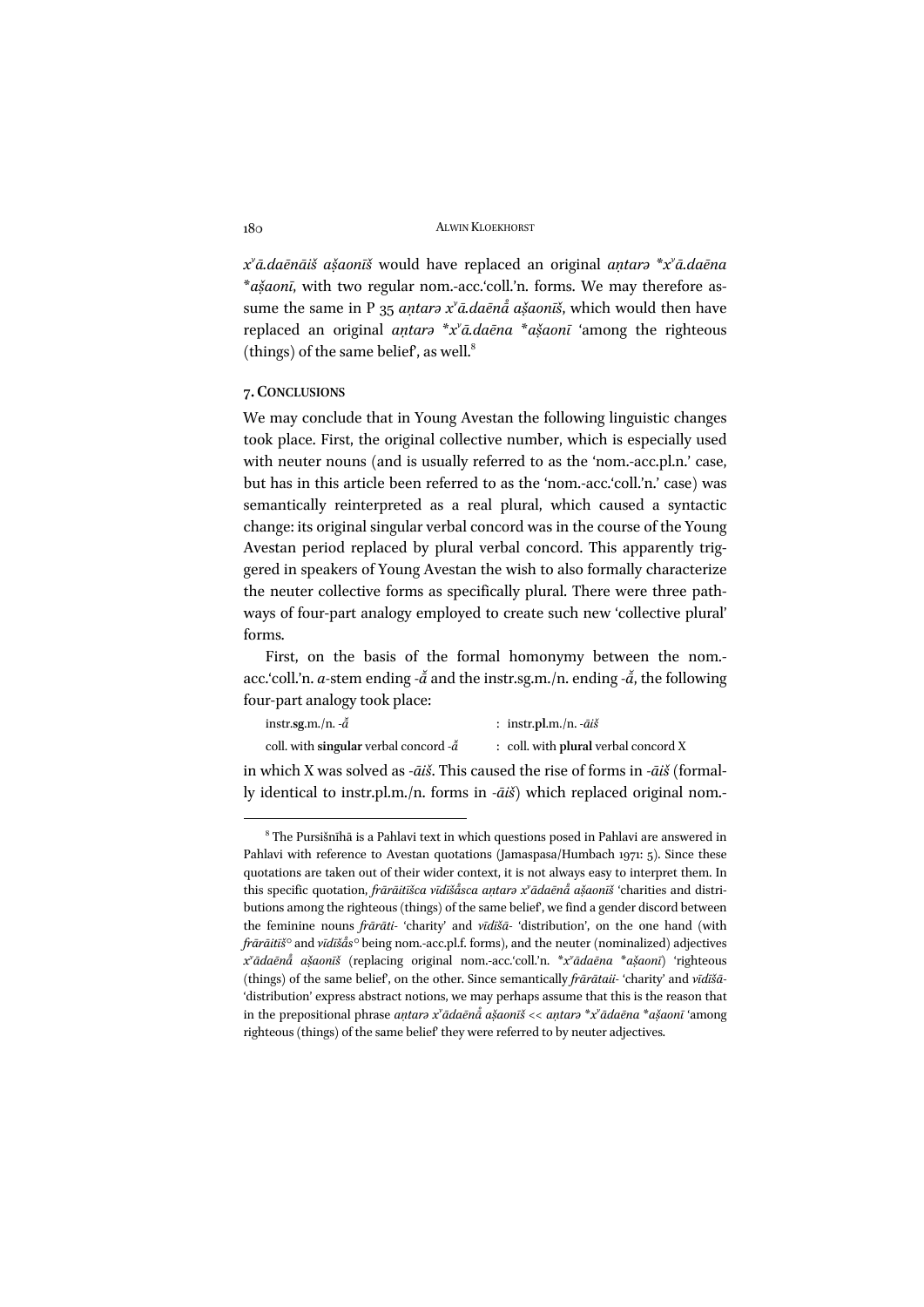acc.'coll.'n. forms in - $\tilde{a}$ . These forms are thus far usually referred to as "non-canonical instrumental plurals", but are better to be regarded as new 'collective plural' forms.

Second, on the basis of the formal homonymy between the nom. acc.'coll.'n. *a*-stem ending - $\tilde{a}$  and the nom.sg.f.  $\tilde{a}$ -stem ending - $\tilde{a}$ , a second four-part analogy took place:

| nom.sg.f. $-\tilde{a}$                           | : nom.pl.f. $-\mathring{a}$            |
|--------------------------------------------------|----------------------------------------|
| coll. with singular verbal concord - $\tilde{a}$ | $:$ coll. with plural verbal concord X |

in which X was solved as *-å*. This caused the rise of forms in *-å* (formally *̊* identical to nom.-acc.pl.f. forms in *-*a<sup>̃</sup>) which replaced original nom.-*̊* acc.'coll.'n. forms in - $\tilde{a}$ . These forms are thus far usually analysed as showing a transfer of neuter to feminine gender, but are better to be regarded as new 'collective plural' forms, as well.

Third, on the basis of the formal homonymy between the nom. acc.'coll.'n. consonant*-*stem ending *-ī ̆*and the nom.sg.f. *ī-*stem ending *-ī ̆*, a third four-part analogy took place:

| nom.sg.f. - <i>ĭ</i>                                 | : nom.pl.f. $-\bar{i}\check{s}$      |
|------------------------------------------------------|--------------------------------------|
| coll. with singular verbal concord $\cdot \tilde{t}$ | : coll. with plural verbal concord X |

in which X was solved as *-īš*. This caused the rise of forms in *-īš* (notably *nām* $\bar{a}$ *n*<sup> $\bar{a}$ </sub> 'names' and *ašaon* $\bar{a}$ <sup>*s*</sup> 'righteous (ones)'), which replaced original</sup> nom.-acc.'coll.'n. forms in *-ī ̆*(*nāmə̄nī* and \**asaon ̣̌ ī*). The interpretation of these forms has thus far been debated, but it is argued here that they, too, should be regarded as new 'collective plural' forms.

In this way, we can connect three at first sight seemingly different morphological phenomena and explain them as parallel analogical reactions to a single, semantic/syntactic change in Young Avestan, i.e., the pluralization of collectives.

#### **BIBLIOGRAPHY**

De Vaan, Michiel (2003), *The Avestan Vowels*, Amsterdam.

- De Vaan, Michiel (2018), "The Noncanonical Use of Instrumental Plurals in Young Avestan", *Farnah: Indo-Iranian and Indo-European Studies in Honor of Sasha Lubotsky*, Ann Arbor-New York: 21-36.
- Eichner, Heiner (1985), "Das Problem des Ansatzes eines urindogermanischen Numerus ,Kollektiv' (,Komprehensiv')", *Grammatische Kategorien. Funktion und Geschichte. Akten der VII. Fachtagung der Indogermanischen Gesellschaft. Berlin, 20.-25. Februar 1983*, B. Schlerath (ed.), Wiesbaden: 134-169.